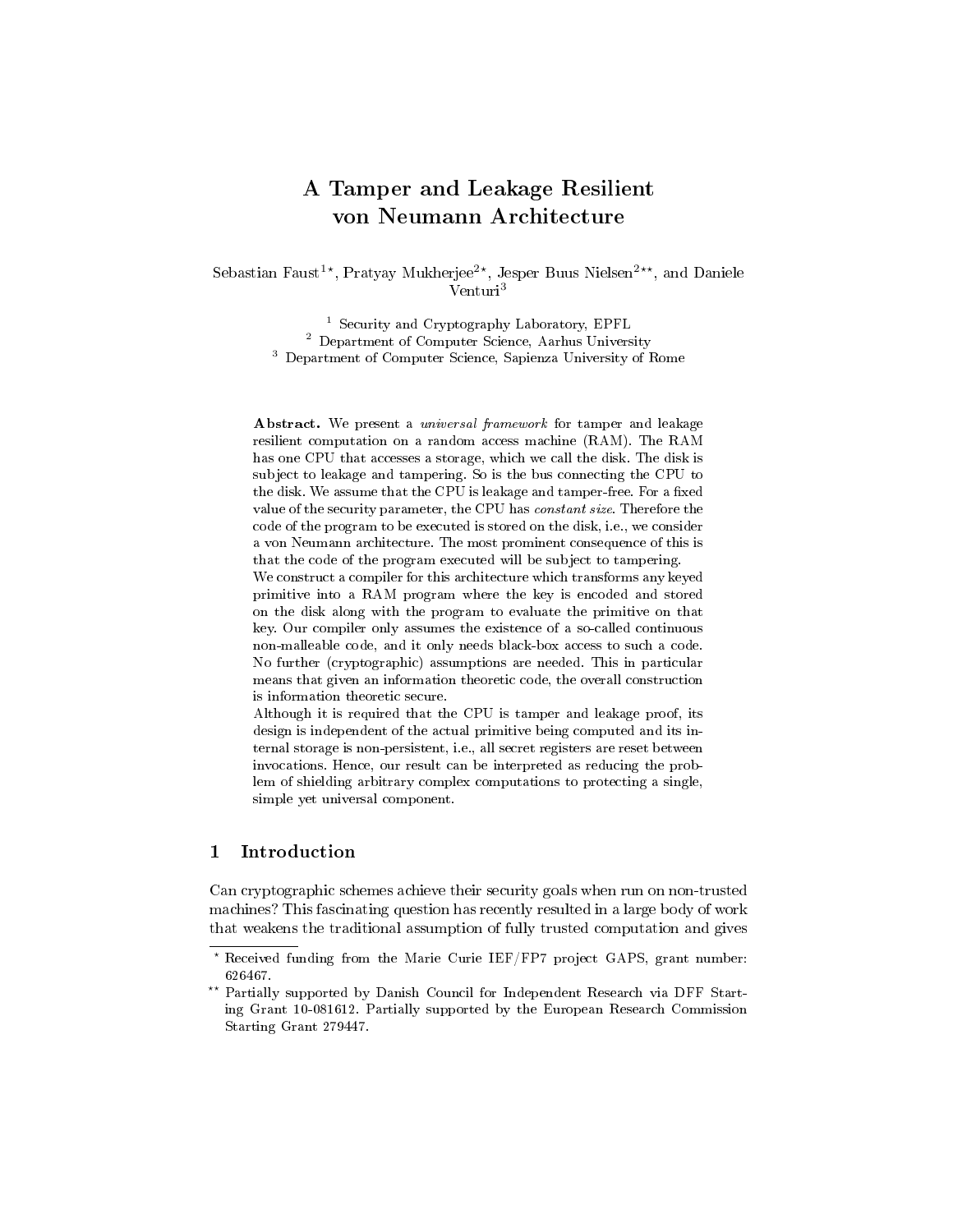the adversary partial control over the implementation. Such partial control can either be passive where the adversary obtains information about the internal computation, or active where the adversary is allowed to change the secret state and/or the computation of the scheme.

One general solution to the above question is given by the appealing notion of leakage and tamper resilient compilers introduced in the pioneering works of Ishai, Prabhakaran, Sahai and Wagner [24, 23]. A compiler takes as input a description of some arbitrary cryptographic functionality  $G_K$  and outputs a transformed functionality  $\mathcal{G}_{\mathsf{K}'}'$  which has the same input/output behavior as  $\mathcal{G}_{\mathsf{K}}$ but additionally remains secure in a non-trusted environment. For instance,  $\mathcal{G}_{\mathsf{K}'}'$ may be secure when the adversary is able to obtain a bounded amount of leakage from the execution of  $\mathcal{G}'_{\mathsf{K}'}$ , or when he can change the secret state  $\mathsf{K}'$  in some adversarial way. Formally, security is typically modeled by a simulation-based notion. That is, whatever the adversary can learn by interacting with  $\mathcal{G}_{\mathsf{K}'}'$  in the non-trusted environment, he can also achieve by interacting with the original  $\mathcal{G}_{\mathsf{K}}$ when implemented on a fully trusted device.

Tamper resilient compilers. Two different lines of work investigate methods for tamper resilient compilers. The first approach designs so-called tamper resilient circuits [23, 20, 10, 26, 11]. That is, given a functionality  $\mathcal{G}_{\mathsf{K}}$  that, e.g., computes the AES with key K, the compiler outputs a transformed functionality  $\mathcal{G}_{\mathsf{K}'}'$  that achieves simulation-based security even if the adversary can tamper with up to a constant fraction of the wires independently. While these works allow the adversary to tamper with the entire circuitry, they typically make very strong assumptions on the type of tampering. In particular, it is assumed that each bit of the computation is tampered with independently (so-called set/reset and toggle attacks). Also, it is not allowed to re-wire the circuit.

The second approach is based on the notion of non-malleable codes [16]. Informally, a code is non-malleable w.r.t. a set of tampering functions if the message contained in a codeword modified via a function in the family is either the original message, or a completely "unrelated" value. A compiler based on non-malleable codes stores the secret key in an encoded form and the compiled functionality decodes the state each time the functionality wants to access the key. As long as the adversary can only apply tampering functions from the family supported by the code, the non-malleability property guarantees that the (possibly tampered) decoded value is not related to the original key. While non-malleable codes exist for rich families that go far beyond the bit-tampering adversary discussed above (see, e.g.,  $[16, 27, 15, 1, 6, 7, 17, 19, 2, 8, 9]$ ), the existing compilers based on non-malleable codes only protect the secret key against tampering attacks. In particular, the assumption is that the entire circuitry that evaluates the functionality is implemented on a fully trusted environment and cannot be tampered with.

In this work we show how to *significantly* weaken the assumption of tamperproof computation. Our solution is also based on non-malleable codes and hence can achieve strong protection against rich families of tampering functions, but simultaneously significantly reduces the assumption on tamper proof circuitry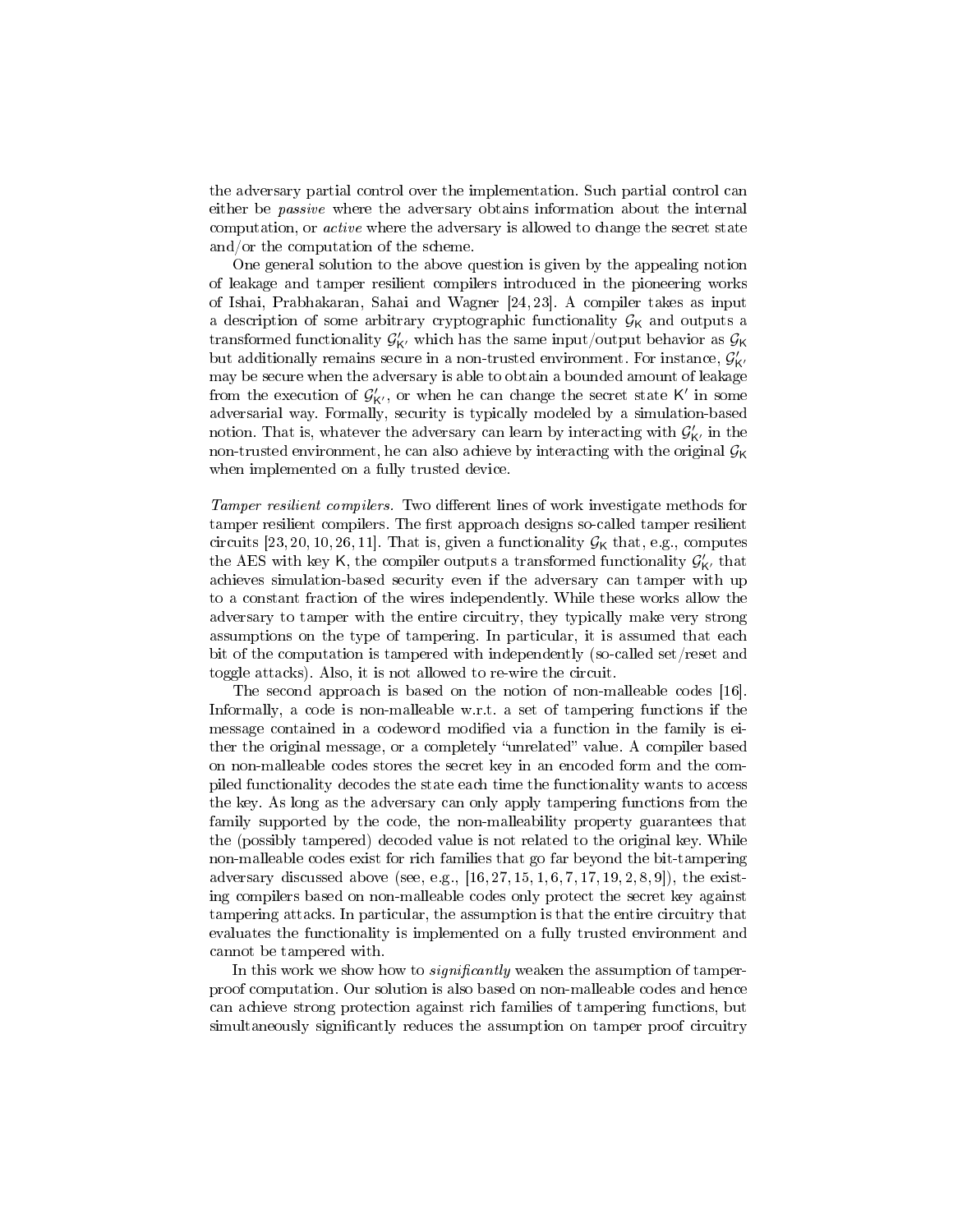used by the traditional approach described above. In particular, the tamperproof circuitry we use (the so-called CPU) is a small and universal component, whose size and functionality is *independent* of the functionality that we want to protect. Notice that this is in contrast to the approach described above, which requires a specifically tailored tamper-proof hardware for each functionality that we intend to protect. Our solution is hence in spirit of earlier works (e.g., [20]) and reduces the problem of protecting arbitrary complicated computation to shielding a single, simple component.

One important feature of our construction is to allow tampering with the program code. In our model the program consists of code built from several instructions such that each instruction is executed by the tamper-proof CPU sequentially. Notice that tampering with the program (and hence with the functionality) is allowed as the code is written on the tamperable disk. Hence, the adversary may attempt to overwrite the code with a malicious program that, e.g., just outputs the secret key. In our construction we prevent this type of attack by again making sure that any change of the code will enforce in tampering with the secret key, which itself is protected by a non-malleable code.

We notice that while our construction works generically for any non-malleable code that satisfies certain composability properties (as explained in more detail below), we will focus in the following exposition mainly on non-malleable codes in the split-state setting. In this well-known setting  $(c.f. [27, 1, 15, 17, 7])$  the codeword consists of two parts and the adversary is allowed to tamper independently with them in an arbitrary way.

#### 1.1 Our Model

We put forward a generic model of a tamper and leakage resilient von Neumann random access architecture (alternatively called RAM architecture). To use the established terminology of leakage and tamper resilient compilers, we phrase the model in terms of computing keyed functionalities  $G_K(\cdot)$ . However, the model capture arbitrary poly-time computation which keeps a secret state that is initially K.

RAM schemes. We will use a RAM scheme to denote a RAM architecture  $R$ and a compiler C for R. The RAM R has a disk  $D$  and a tamper/leakage-proof CPU that is connected with the disk through buses. The RAM compiler C takes as input the description of a functionality  $G$  and a key K and outputs an initial encoding of the disk. Inputs to the program are given by writing it on the disk, and outputs are received by reading a special section of the disk. The program runs in *activations*. An activation denotes the time period of evaluating  $\mathcal{G}_{\mathsf{K}}(\cdot)$  on some input x. An activation involves several steps of the CPU. In each step, the CPU loads a constant number of words from the disk (this might include reading part of the input), executes one computation on the loaded data, and writes the result back to the disk (this might include writing part of the output). We stress that our CPU has no persistent internal (secret) storages, i.e., all secret registers are reset between steps. The CPU contains the following public untamperable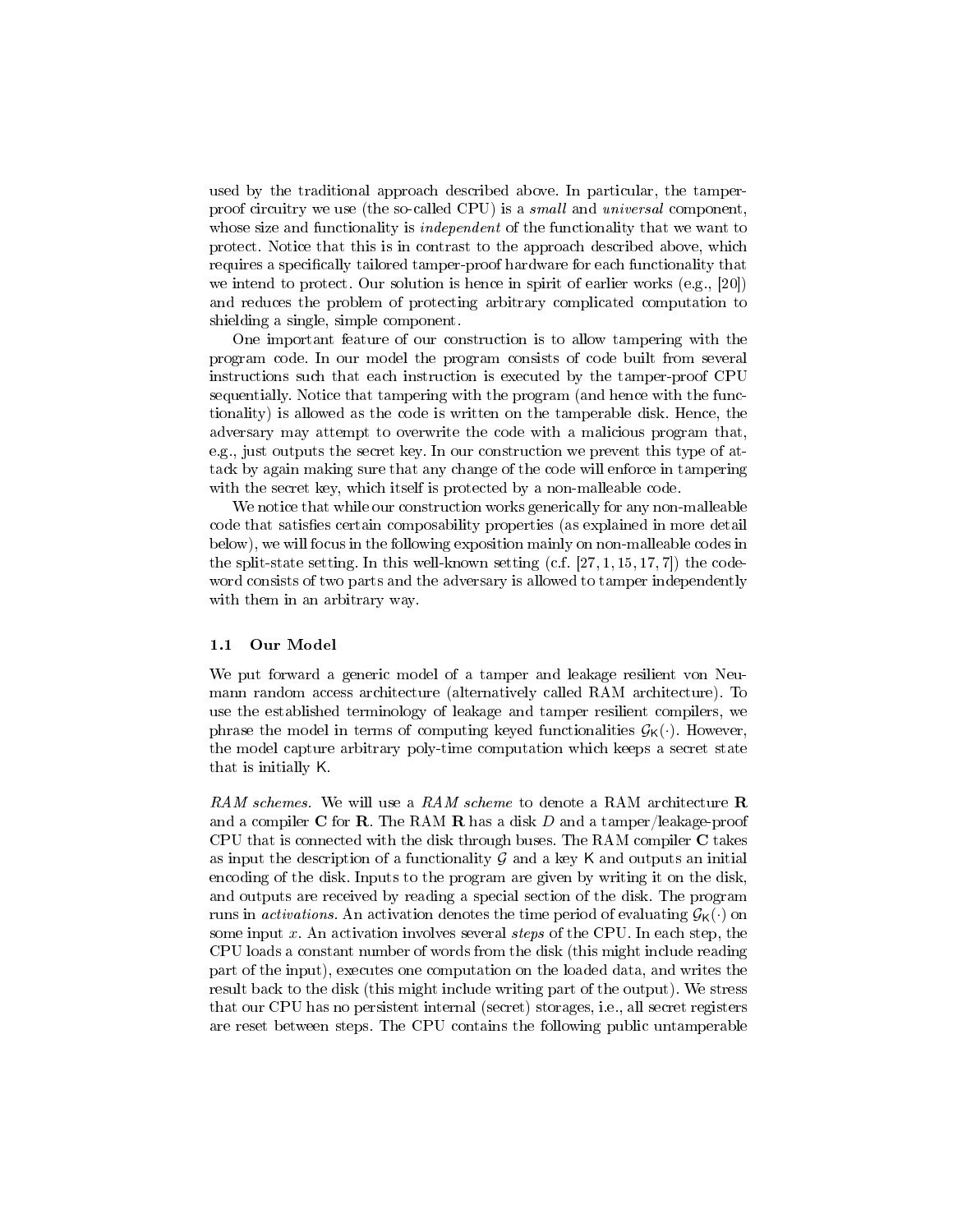components (i) a program counter pc, (ii) an activation counter ac and (iii) a self-destruct bit B. The activation counter ac is incremented after each activation, and the program counter pc specifies, during each activation, at which position of the public disk the CPU shall read the next instruction. The value B is a special self-destruct bit that is initially set to  $0$ , and can once be flipped by the CPU. Whenever  $B$  is set to 1, the RAM goes into a special "self-destruct" mode where it is assumed to forever output the all-zero string.

Security. We define security of a RAM scheme via the real-ideal simulation paradigm. In the real world the compiler  $C$  is run in order to produce the initial contents of the disk. As in previous works on tamper and leakage resilient compilers the pre-processing in the setup is assumed to be tamper and leakage proof and is executed once at the initialization of the system. Think of it as the setup running on a separate, possibly more secure machine. In the online phase, the adversary can specify between steps of the CPU a tampering function  $\mathsf{Tamper}(\cdot)$ that modifies the disk:  $D \leftarrow$  Tamper(D). It can also specify a leakage function Leak and will then be given  $\mathsf{Leak}(D)$ . Furthermore, the adversary can ask the RAM to perform the next step in the computation (for the current activation), by running the CPU on the (possibly modified) disk. When requesting the next step it also specifies a leakage function Leak<sub>Bs</sub> and is given back Leak<sub>Bs</sub>(Bs), where Bs contains the values that were loaded or stored by the CPU.

Clearly, no computation is secure in the presence of arbitrary leakage and tampering. We therefore introduce a notion of adversary class to restrict the tampering and leakage queries that the adversary can submit. We compare the real execution to a mental experiment featuring a simulator having only blackbox access to the original functionality  $G_K(\cdot)$ . We call this an *ideal execution*. A RAM scheme is **A**-secure if for all efficient adversaries from  $A$  there exists an efficient simulator such that for all functionalities  $G$  the output distributions of a real and an ideal execution are computationally close.

We also introduce a notion of secure emulation. An emulator takes as input a RAM scheme (think of a RAM scheme for an idealised highly secure RAM) and outputs another RAM scheme (think of a RAM scheme for more real-world-like highly insecure  $RAM$ ). We define the notion of security of an emulator such that if one is given a secure RAM scheme for the idealised RAM and applies a secure emulator, then one gets a secure RAM scheme for the less secure architecture. This allows to do modular proofs.

#### 1.2 Motivation and Challenges of our Model

On RAM computation vs. circuits. The reasons why we want to lift the study of leakage and tamper resilience to the RAM setting are motivated by practice. It is well known that computing a function using a circuit instead of a RAM can yield a quadratic blow-up in complexity. Even worse, in a setting as ours, where the data (the encoding of  $K$ ) is already laid out, the complexity can suffer an exponential blow-up, if a given activation only reads a small part of the key. Furthermore, it seems a simpler task in practice to produce a lot of tamper proof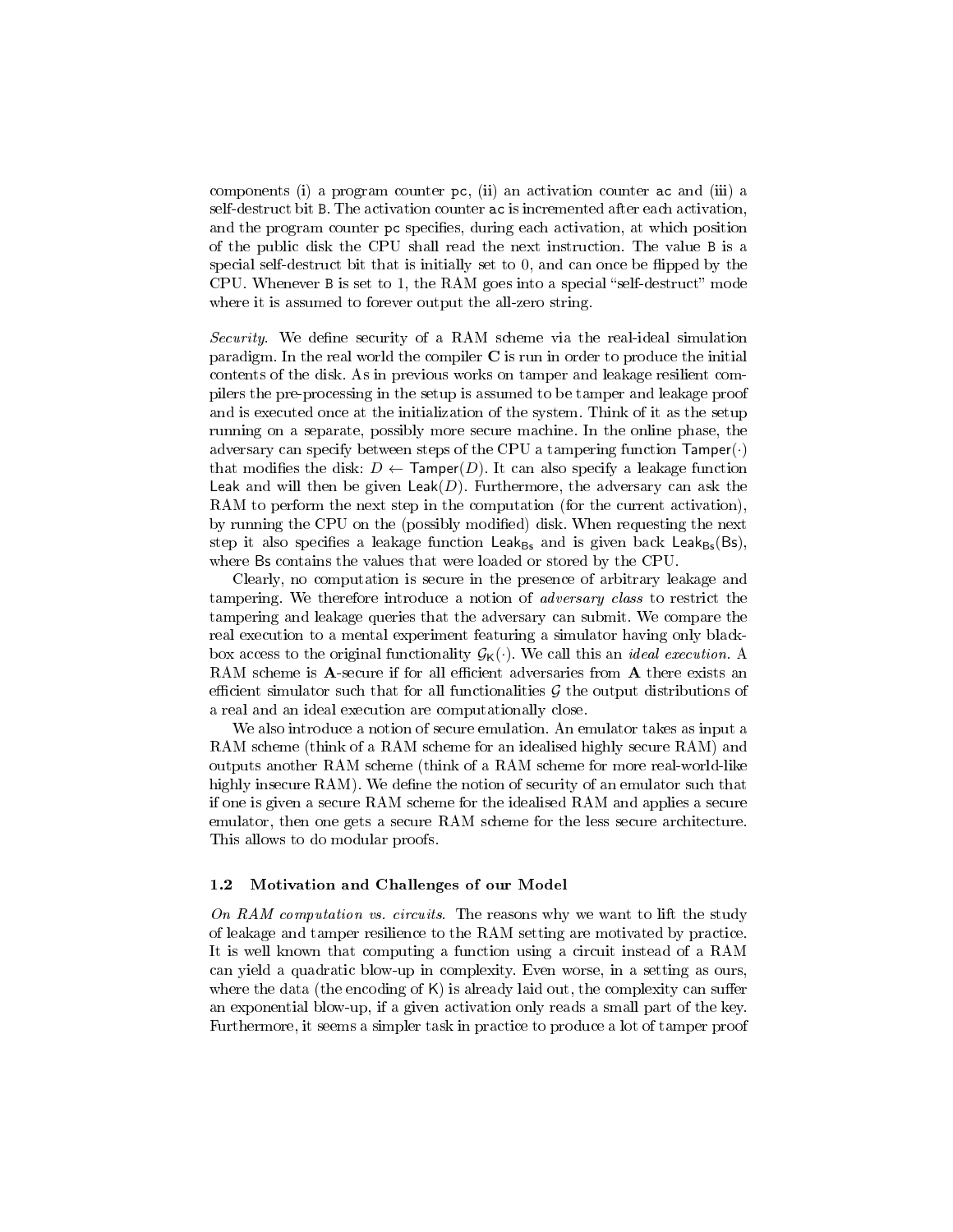copies of a small universal piece of hardware than to produce different tamper proof circuits for different desired functionalities.

On the trusted CPU assumption. As non-malleable codes typically do not have any homomorphic properties that enable computation,<sup>1</sup> we assume a tamper and leakage-proof CPU that carries out decoding. The CPU is the only part of the computation that is completely trusted. Notice that while its inputs and outputs may be subject to leakage and tampering attacks, its computation does not leak and its execution is carried out un-tampered. Our CPU is small and independent of the functionality to protect: it merely reads a constant number of encodings from disk, decodes them, executes some instruction (that can be as simple as a NAND operation) and writes the encoded result back to the disk. Notice that in contrast to earlier work on tamper resilient compilers based on non-malleable codes [16, 27, 17], we allow tampering with intermediate values produced by the program code, and in fact even with the program code itself. Our result hence can be interpreted as a much more granular model of computation than [16, 27, 17].

One may object that given such a powerful tamper-proof component a solution for tamper and leakage resilience is simple. Let us take a look at an adversary that can apply powerful tampering functions to the state of the disk between executions of the CPU. To this end, observe that the notion of non-malleable codes only guarantees that one cannot change the encoded value to some related value. Nothing, however hinders the adversary to just overwrite an encoding with a valid encoding of some fixed (known) value. Notice that such an attack may not only make it impossible to achieve simulation-based security, but moreover can completely break the scheme.<sup>2</sup> The adversary can also copy valid encodings from some place of the computation to different portions. For instance, he may attempt to copy the encoding of the secret key directly to the output of the program. Our transformation prevents these and other attacks by tying together all encodings with the secret key and the description of the compiled functionality. Hence, any attempt to change any intermediate encoding will destroy the functionality, including the key.

In summary, we show how to reduce the problem of protecting arbitrary computation against continuous leakage and tampering attacks in the split-state model, to shielding a simple and universal component. We notice that while our work minimizes the trusted hardware assumption made in non-malleable code based compilers, our trusted CPU is signicantly more complex than tamperproof hardware that has been used in works on tamper resilient circuits (cf. Section 1.4 for more details on this).

On the counters. In our model the CPU has public untamperable counters. The reason is that in order to tolerate leakage from the buses (connecting the

<sup>&</sup>lt;sup>1</sup> In fact, a homomorphism would in many cases contradict the non-malleability property of the code.

<sup>&</sup>lt;sup>2</sup> Consider a contrived program that outputs the secret key if a certain status bit is set to 0, but otherwise behaves normally.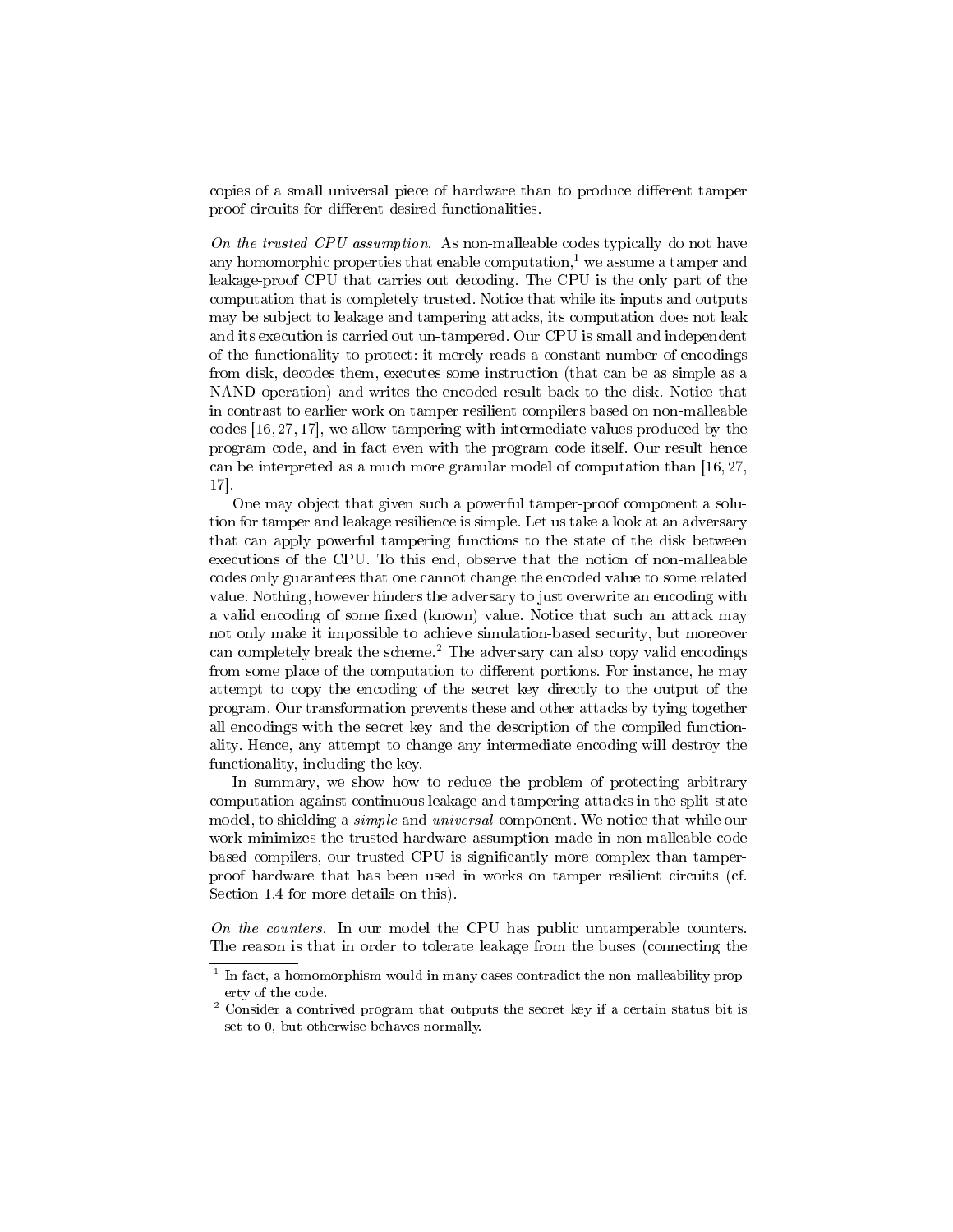CPU and the disk), we must make sure that the state of the CPU changes after each step. Otherwise, one may execute the following "reset-and-leak attack". The tampering functions can reset the disk to previous states an unbounded number of times, and without the counters, the CPU is also always in the same state at the start of an execution, so it would read the same values repeatedly. Notice that, as we allow leakage from the buses, each time the CPU loads a value it leaks through the bus. So, loading any value repeatedly an unbounded number of times implies that all the values on the disk could eventually be leaked at some point. We also stress that we pick a public value for this purpose and not a secret register as we want to minimize the assumption on the hardware—and of course secret un-tamperable memory is a much stronger assumption than public un-tamperable memory.

Moreover, assuming only counters makes our model a strict generalization of the circuit model: we can make an equivalent circuit where each gate can be thought of as one invocation of the CPU. Each gate will be identical to the CPU, except that it has the appropriate counters hard-coded into it. Assuming secret registers would not make such a transformation to circuitry possible.

On the self-destruct bit. In addition to the counter we use a tamper-proof "selfdestruct" bit in our construction. Firstly, such bit is used to serve the same purpose as in the tamper-resilient compiler of  $[17]$ : it acts as a flag indicating that tampering has been detected for the first time and, if the execution does not stop at this point, the adversary can continue to learn information on the codeword (eventually recovering the whole codeword) which should, of course, be prevented.<sup>3</sup> Moreover, one may notice that without having a self-destruct bit, it is impossible to tolerate leakage from the buses. Consider, again, the "resetand-leak attack" described above. The untamperable program counter enables the CPU to detect that a "reset" has taken place (i.e., values read from the disk do not match its internal state). However, at this point it is too late: the values were already on the buses, and hence subject to leakage. In this case the selfdestruct bit allows the CPU to stop execution the first time such tampering is detected.

We also stress that having one bit, which is in fact "one-time writable", is optimal. Moreover, this seems as a reasonable hardware assumption: one can think of the CPU having a fuse that it can blow once (and check if it was ever blown).

On minimizing hardware assumptions. We emphasize that the main goal of this work is to study feasibility to securely execute *any* computation in the presence of very strong leakage and tampering attacks (in particular we consider arbitrary continuous leakage from buses and arbitrary tampering in the split-state model). We show that indeed this can be achieved by a simple, universal, constant-size

 $3$  For example, the tampering function can make the codeword "valid" or "invalid" depending on the first bit of the codeword, and hence learn the first bit based on the outcome.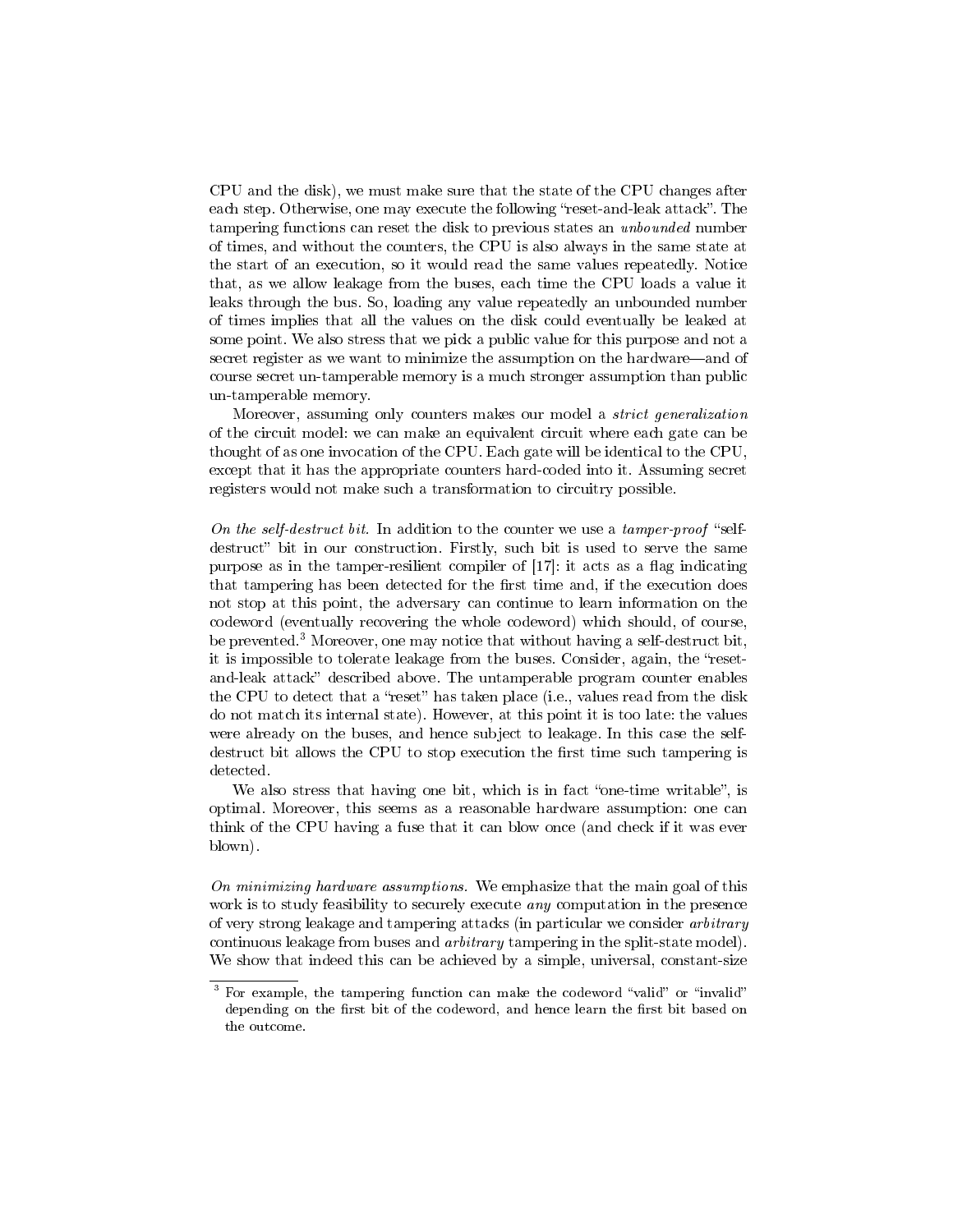CPU that is fully trusted. The CPU does not keep any secret state, and only has a short public un-tamperable memory that keeps the program counter (of size logarithmic in the security parameter) and the self-destruct bit. We notice that one can develop easier solutions if the CPU can keep a large, mutable, secret state between executions. In this case the CPU could encrypt the disk and authenticate it using, e.g., a Merkle tree. Of course, keeping a secret state between executions of the CPU is a much stronger hardware assumption.

#### 1.3 Our Techniques

We construct our RAM scheme in two steps. We first formulate a hybrid model, which is a wishful RAM architecture where there is no leakage from the disk, no leakage from the bus and where the only allowed tampering is of the following types: (i) the adversary might copy a word from one position of the disk to another position on the disk (without looking at the value), and (ii) he might overwrite a position on the disk with a word of an arbitrary choice. As a first step we show how to compile securely to this hybrid platform. We then show how to use a non-malleable code to emulate this platform. Below we first describe the compiler, and then the emulator.

The compiler. We construct a RAM scheme for the hybrid architecture described above. We need to mitigate the fact that the adversary can overwrite values and copy them around. At setup, a secret label  $L$  is sampled uniformly at random and stored in the first position of the secret disk. Then, each value on the disk is "augmented" with the following information: (i) The position  $j$  at which the value was meant to be stored; (ii) The secret label L; and (iii) The values  $(a, p)$ of the activation counter ac and the program counter pc when the value was written on disk. Intuitively, adding the secret label (which is unknown to the adversary) prevents the adversary from replacing values from different positions of the secret disk with values that do not have the right label (notice that this label is long enough such that it cannot be guessed by the adversary). This ensures that all the values containing the label are either from the pre-processing or computed and stored by the CPU. Hence, they are in a way "authenticated" by the computation and not introduced by the adversary. On the other hand, the position  $j$  prevents the adversary from copying the corresponding value to a location different from j, as the CPU will check that j matches the position from which the value was read.

Note that the adversary can still replace a value at location  $j$  with an older value that was stored at location  $j$  before, essentially with the goal of resetting the scheme to a previous valid state. By checking the values  $a$  and  $p$  with the current values of the activation and program counters of the CPU, the CPU can detect such resetting attacks and self-destruct if necessary. Our analysis (see Section 6) shows that the probability that an adversary manages to replace some value on the secret disk (putting the correct label) without generating a self-destruct, is exponentially small in the security parameter. The use of the label to prevent moving and resetting values along with the structure of the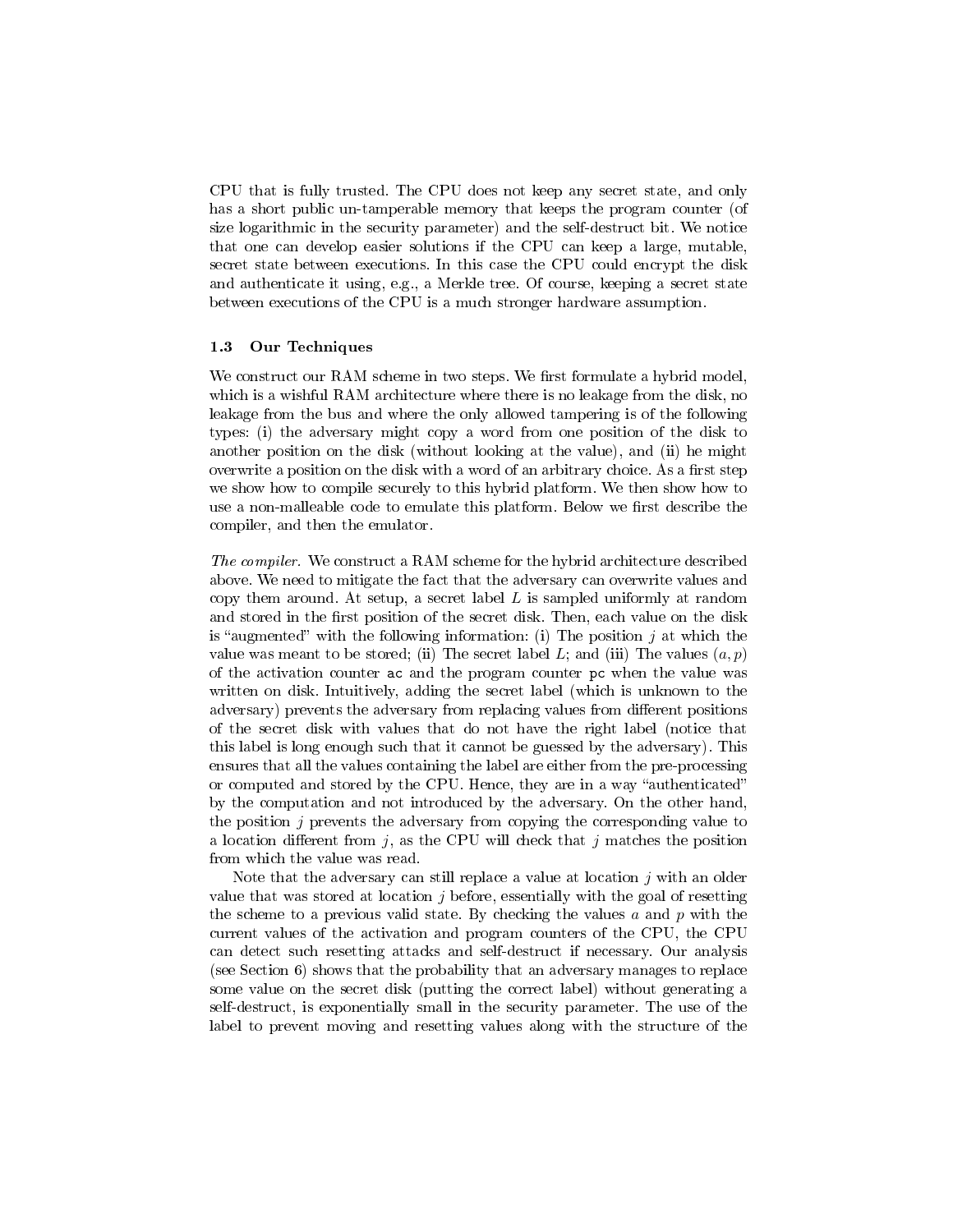compiled program makes our hybrid compiler so-called c-bounded, as required by the emulator (see below).

Notice that this compiler uses no cryptography, so it is information-theoretic secure. Hence, if we can emulate the hybrid architecture with informationtheoretic security, the overall security will be information theoretic!

The emulator. The basic idea of the emulator is simple. Given a RAM scheme for the hybrid model and a non-malleable code, each value of the disk is encoded using the code. The CPU will then decode the values after loading them, compute as the CPU of the hybrid scheme and then encode the results and put them back on disk. Intuitively, a non-malleable code has the property that if a codeword is changed it either becomes invalid or an encoding of an unrelated value (known by the adversary). Since codewords can of course be copied around without modifying them, it seems intuitive that the above emulator should work if the RAM only allows leakage and tampering that the code is designed to tolerate. We can in fact take this as an informal definition and say that a given non-malleable code fits a given RAM architecture (given by the CPU and the adversary class) if for all hybrid schemes the natural emulator sketched above securely emulates the hybrid scheme. With this definition, we tautologically get that if there is a non-malleable code fitting a given RAM architecture, then there is also a secure RAM scheme for that architecture, namely apply the natural emulator to our secure compiler from above.

We exemplify our approach by showing that the split-state continuous nonmalleable code (CNMC) from  $[17]$  fits a split-state RAM, where the disk is split into two disks and the adversary is allowed arbitrary independent tampering of each disk. In contrast to traditional non-malleable codes, continuous nonmalleability guarantees that the code remains secure under continuous attacks without assuming erasures. The natural emulator uses many encodings, so the construction requires also some form of composability of non-malleable codes, where we allow the tampering function to depend on multiple encodings together. We can show by a generic reduction that composability is preserved for any continuous non-malleable split-state code.<sup>4</sup>

We remark that the code construction of [17] is in the common reference string (CRS) model, meaning that at setup a public string crs is generated and made available to all parties. Importantly, the security of the code requires that the adversary is not allowed to modify crs. Similarly, when one uses the code of [17] within our framework, the CRS is assumed to be un-tamperable and chosen by a trusted party; for instance, it can be chosen at production time and be hard-coded into the CPU of the RAM. However, the CRS can be public, and in particular the tampering and leakage from the disks can fully depend on it. Also the CRS is generated once and for all, so it perfectly matches our assumption of

 $4$  In [8] Coretti *et al.* show that the information theoretic construction of [16] in the bit-wise tampering (and no leakage) model is continuously non-malleable, so in that setting our compiler would be information theoretic, albeit only protecting against a weaker adversary class.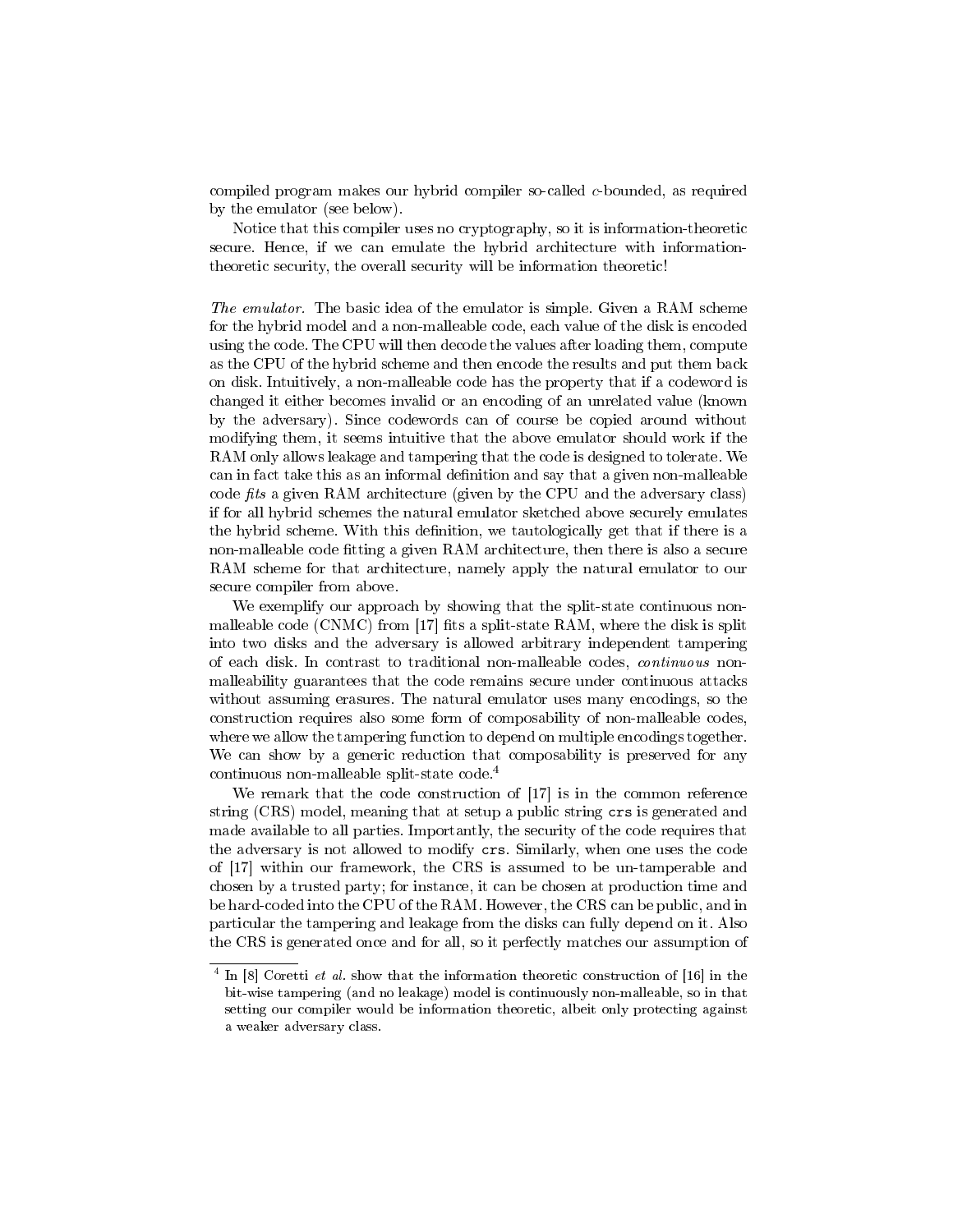having a universal component (the CPU) that can be used to protect arbitrary computation. The assumption of having a public un-tamperable CRS is not new; see, e.g., [25, 27] for further discussion.

Bounding RAM scheme. We show by a reduction to the composable CNMC that there exists a hybrid simulator, attacking the hybrid scheme and having limited tamper access (only copy and replace), that produces a distribution that is indistinguishable from the execution of the emulated RAM scheme in the real world. For this reduction to work, it is important that the hybrid scheme being emulated has a property called  $c$ -boundedness. Informally, this notion says that each value on the secret disk is touched at most  $c$  times, for a constant  $c$ . Without this property, the emulator would touch the corresponding codeword an unbounded number of times, and continuous leakage from the buses would reveal the entire code. Our compiler is constructed to have this property. Notice that it is in particular difficult to achieve  $c$ -bounded schemes in the presence of tampering, as the hybrid adversary may several times move a given value to the next position on the secret disk read by the CPU.

#### 1.4 Other Related Work

Many recent works have studied the security of specific cryptographic schemes (e.g., public key encryption, signatures or pseudorandom functions) against tampering attacks [4, 3, 25, 30, 5, 13]). While these works often consider a stronger tampering model and make less assumptions about tamper-proof hardware, they do not work for arbitrary functionalities.

Leakage and tamper-proof circuits. A large body of work studies the security of Boolean circuits against leakage attacks [24, 21, 14, 22, 29, 28]. While most works on leakage resilient circuit compilers require leakage-proof hardware, the breakthrough work of Goldwasser and Rothblum [22] shows how to completely eliminate leak-proof hardware for leakage in the split-state setting. It is an interesting open question, if one can use the compiler of [22] to implement our CPU and allow leakage also from its execution. We emphasize that most of the work on leakage resilient circuit compilers does not consider tampering attacks.

The concept of tamper resilient circuits has been introduced by Ishai, Prabhakaran, Sahai and Wagner [23] and further studied in [23, 20, 10, 26, 11]. On the upside such compilers require simpler tamper-proof hardware,<sup>5</sup> but study a weaker tampering model. Concretely, they assume that an adversary can tamper with individual wires (or constant size gates [26]) independently. That is, the adversary can set the bit carried on a wire to 1, set it to 0 or toggle its value. Moreover, it is assumed that in each execution at least a constant fraction of

<sup>5</sup> To the best of our knowledge each of these compilers requires a tamper-proof gate that operates on at least  $k$  inputs where  $k$  is the security parameter. Asymptotically, this is also the case for our CPU, while clearly from a practical perspective our tamper-proof hardware is signicantly more complex.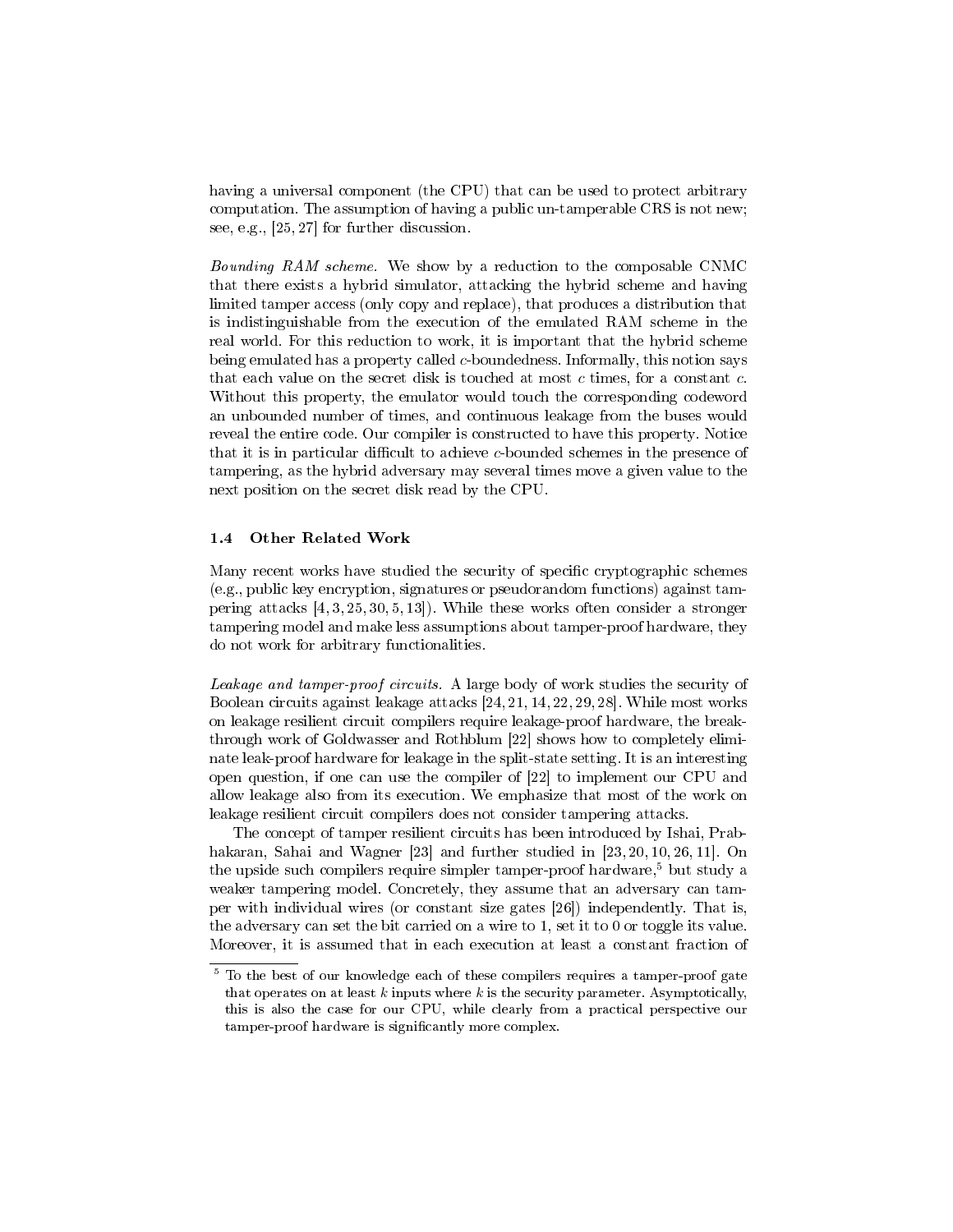the wires is not tampered at all.<sup>6</sup> Our model considers a much richer family of tampering attacks. In particular, we allow the adversary to arbitrarily tamper with the entire content of the two disks, as long as the tampering is done independently. In fact, our model even allows the adversary to tamper with the functionality as the program code is read from the disk. Translating this to a circuit model would essentially allow the adversary to "re-wire" the circuit.

Finally, we notice that our RAM model can be thought of, in fact, as a generalization of the circuit model where the RAM program can be, e.g., a Boolean circuit and the CPU evaluates NAND gates on encodings.

Concurrent and independent work. A concurrent and independent paper [12] gives a related result on protecting RAM schemes against memory leakage and tampering. The main difference with the setting considered in this paper is that their model does not cover "reset attacks", i.e., the tampering functions are not allowed to keep a backup storage where previous codewords are stored and continuously tampered. This is enforced in their construction by assuming perfect erasures.

Technically the solutions are very different. Instead of encoding each element on the disk via a non-malleable code, the scheme of [12] encodes only the registers of the CPU to virtually equip it with secret registers, and then uses disk encryption to secure the disk; this can be phrased as using a non-malleable code with local properties. Finally, the scheme of [12] incorporates directly an ORAM, whereas we propose to view this as a separate step. First applying an ORAM and then our compiler will yield a scheme with the same asymptotic complexity of the one in [12]. However, as long as non-malleable codes are less efficient in practice than symmetric encryption, the scheme of [12] appears more practical. On the other hand, if we base our construction on an information theoretically secure code, the whole construction has unconditionally security. The solution in [12] is inherently computational.

## 2 Preliminaries

#### 2.1 Notation

For  $n \in \mathbb{N}$ , we write  $[n] := \{1, \ldots, n\}$ . Given a set X, we write  $x \leftarrow X$  to denote that element x is sampled uniformly from X. If A is an algorithm,  $y \leftarrow A(x)$ denotes an execution of A with input x and output y; if A is randomized, then y is a random variable.

Let  $k \in \mathbb{N}$  be a security parameter. We use  $negl(k)$  to denote a negligible function on k. Given two random variables  $X_1$  and  $X_2$ , we write  $X_1 \approx_c X_2$  to denote that  $X_1$  and  $X_2$  are computationally indistinguishable meaning that for all PPT algorithms A we have that  $Pr[\mathcal{A}(X_1) = 1] - Pr[\mathcal{A}(X_2) = 1] \leq negl(k)$ .

 $6$  In [23, 20] it is allowed that faults are persistent so at some point the entire circuitry may be subject to tampering.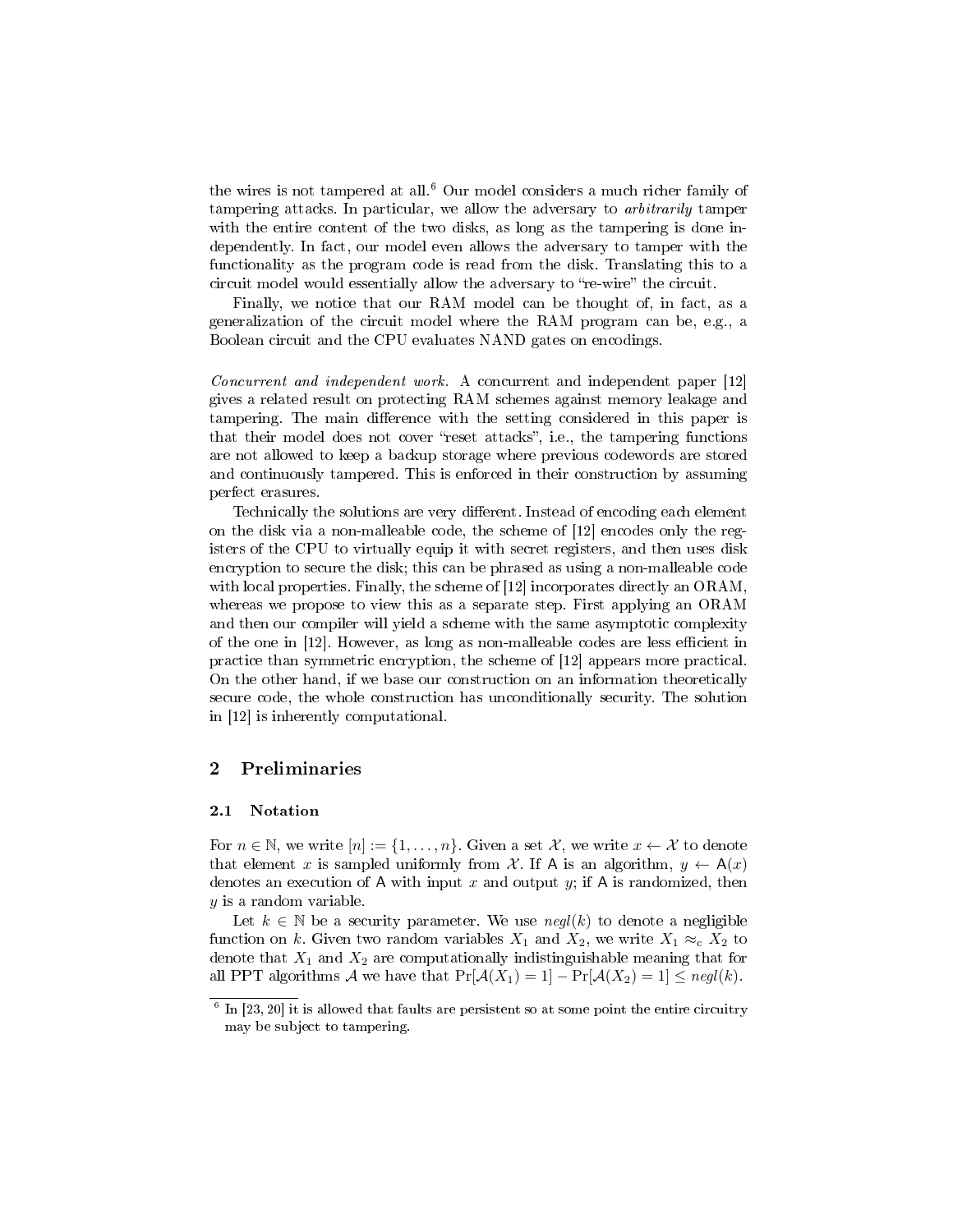#### 2.2 Continuous Non-Malleable Codes

In this paper we consider non-malleable codes in the split-state setting and omit to mention it explicitly for the rest of the paper. A split-state encoding scheme  $\mathcal{C} =$  (lnit, Encode, Decode), is a triple of algorithms specified as follows: (1) Init, takes as input the security parameter and outputs a public common reference string  $crs \leftarrow \textsf{Init}(1^k);$  (2) Encode, takes as input a string  $x \in \{0,1\}^{\ell}$ , for some fixed integer  $\ell$ , and the public parameters, and outputs a codeword  $c = (c_0, c_1) \leftarrow$  Encode $(\text{crs}, x)$  where  $c \in \{0, 1\}^{2n}$ ; (3) Decode, takes as input a codeword  $c \in \{0,1\}^{2n}$  and the public parameters, and outputs a value  $x = \text{Decode}(\text{crs}, c)$  where  $x \in \{0, 1\}^{\ell} \cup \{\perp\}$ . We require that Decode(crs, Encode(crs, x)) = x for all  $x \in \{0,1\}^{\ell}$  and for all crs  $\leftarrow$  lnit(1<sup>k</sup>). Moreover, for any two inputs  $x_0, x_1$  ( $|x_0| = |x_1|$ ) and any efficient function  $\mathsf{T}_0, \mathsf{T}_1$ the probability that the adversary guesses the bit  $b$  in the following game is negligible: (i) sample  $b \leftarrow \{0, 1\}$  and compute  $(c_0, c_1) \leftarrow$  **Encode**(crs,  $x_b$ ), and (ii) the adversary obtains Decode ${}^*(\mathsf{T}_0(c_0),\mathsf{T}_1(c_1)),$  where Decode ${}^*$  is as Decode except that it returns a special symbol same<sup>\*</sup> if  $(T_0(c_0), T_1(c_1)) = (c_0, c_1)$ .

The above one-shot game has been extended to the continuous setting in [17], where the adversary may tamper continuously with the encoding. In contrast to the above game, the adversary here obtains access to a tampering oracle  $\mathcal{O}^q_{\text{cnm}}((c_0, c_1), \cdot)$ , where  $(c_0, c_1)$  is an encoding of either  $x_0$  or  $x_1$ . The oracle can be queried up to q times with input functions  $\mathsf{T}_0, \mathsf{T}_1 : \{0,1\}^n \to \{0,1\}^n$ and returns either same\* (in case  $(T_0(c_0), T_1(c_1)) = (c_0, c_1)$ ), or  $\perp$  (in case Decode(crs, $(T_0(c_0),T_1(c_1))) = \perp$ ), or  $(T_0(c_0),T_1(c_1))$  in all other cases. The only additional restriction is that whenever  $\perp$  is returned the oracle answers all further queries with  $\perp$  (a.k.a. "self-destruct"). Furthermore, in the construction of [17] the adversary has access to leakage oracles  $\mathcal{O}^{\mathsf{lb}_{\mathsf{code}}}(c_0, \cdot), \mathcal{O}^{\mathsf{lb}_{\mathsf{code}}}(c_1, \cdot),$  that can be queried to retrieve up to  $\mathsf{lb}_{\mathsf{code}}$  bits of information on each half of the target encoding. The access to the leakage oracles will be useful in our setting to obtain continuous leakage resilience on the buses. We refer the reader to the full version of this paper [18] for a precise definition of continuous non-malleable leakage resilient (CNMLR) codes.

Composability. We also introduce a notion of adaptive composability for CNMLR codes, where the adversary can specify two vectors of messages  $\mathbf{x}_0 = (x_0^1, \dots, x_0^m)$ and  $\mathbf{x}_1 = (x_1^1, \ldots, x_1^m)$  (such that  $|x_0^i| = |x_1^i|$ ) and the oracle  $\mathcal{O}_{\mathsf{cnn}}^q(\mathbf{c}, \cdot)$  is parametrized by a vector of encodings  $\mathbf{c} = (\mathbf{c}_0, \mathbf{c}_1) = ((c_0^1, \dots, c_0^m), (c_1^1, \dots, c_1^m))$ corresponding to either  $x_0$  or  $x_1$  (depending on the secret bit b above). The tampering functions now have a type  $\mathsf{T}_0, \mathsf{T}_1: (\{0,1\}^n)^m \to \{0,1\}^n$ , and the oracle returns (same\*, $i$ ) in case  $c' = (c_0^i, c_1^i)$  for some  $i \in [m]$ . The leakage oracles are also parametrized by  $c_0$  and  $c_1$  and the adversary can leak up to  $lb_{code}$  bits from each codeword.

Roughly a CNMLR code is adaptively m-composable if no PPT adversary can guess the value of b with noticeable advantage, even in case the messages in the two vectors  $x_0$ ,  $x_1$  are not fixed at the beginning of the game, but instead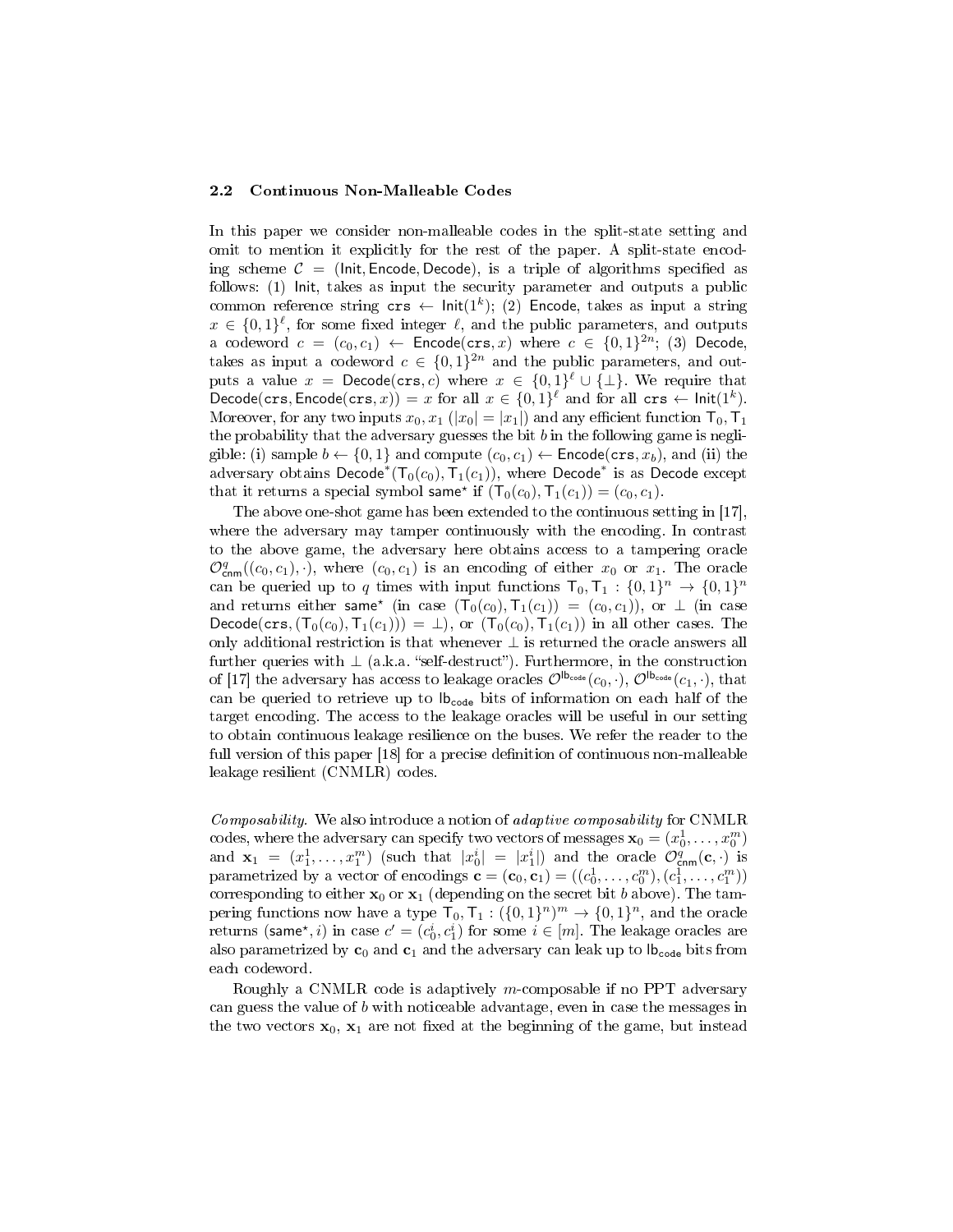can be chosen adaptively when the game proceeds. A formal definition, together with a proof of the following theorem can be found in the full version.

**Theorem 1.** Let  $C = (Init, \text{Encode}, \text{Decode})$  be a  $(lb_{code}, q)$ -CNMLR code. Then C is also adaptively m-composable for any polynomial  $m = poly(k)$ .

### 3 A Generic Leakage and Tamper Resilient RAM

In this section we describe our model of a generic random access machine (RAM) architecture with a leakage and tamper resilient CPU and with memory and buses, which are subject to leakage. Our RAM architecture is meant to implement some keyed functionality  $G_K$ , e.g., an AES running with key K taking as input messages and producing the corresponding ciphertexts, but the model also applies to more general computations. The RAM has one tamperable and leaky disk D, and one CPU, which has a size independent of the function to be computed. We interchangeably denote the memory used by the CPU by "disk", "storage" and "memory"; this might physically be any kind of storage that the CPU can access. We assume there is a leak-free and tamper-free pre-processing phase, which outputs an encoding of the functionality  $G_K$ . One can think of this as a separate phase where a compiler is run, possibly on a different, more secure machine.

The initial encoding consists of data and instructions, which we store on the disk. The input and output of the function (that can be chosen by the user of the RAM) is stored in some specific locations on the disk (say, right after the program). We allow the exact location of the input and output parameters to be *program specific*, but assume that access to the disk allows to efficiently determine the input and output (in case the disk was not tampered). In the online phase, the CPU loads an instruction and data from the disk (as specified by the instruction). Reading from the disk might involve reading part of the input. Then it computes and stores back the intermediate results on the disk, and processes the next instruction. The next instruction is found on the disk at the location given by a program counter pc, which is incremented by one in each invocation of the CPU and which is reset when the CPU raises a flag  $T = 1$ . Writing to the disk could involve writing part of the output. The adversary is allowed to tamper and to leak from the disk between each two invocations of the CPU; furthermore the adversary is allowed to leak from the bus carrying the information between the CPU and the disk. In the following, we give a formal presentation of our model.

Specification of RAM. We use parameters  $w, \tau, d, k \in \mathbb{N}$  below, where w is the word length,  $\tau$  is length of an instruction type, d specifies the number of arguments of an instruction, and k is the security parameter. We require  $w > \tau + 2kd$ . We let the *disk*  $D$  be of length  $2<sup>k</sup>$ . This is just a convenient convention to avoid specifying a fixed polynomial-size disk. A poly-time program will access only polynomially many positions in the disk and all positions not yet written are by convention  $0^w$ , so a disk D can at any time be represented by a poly-sized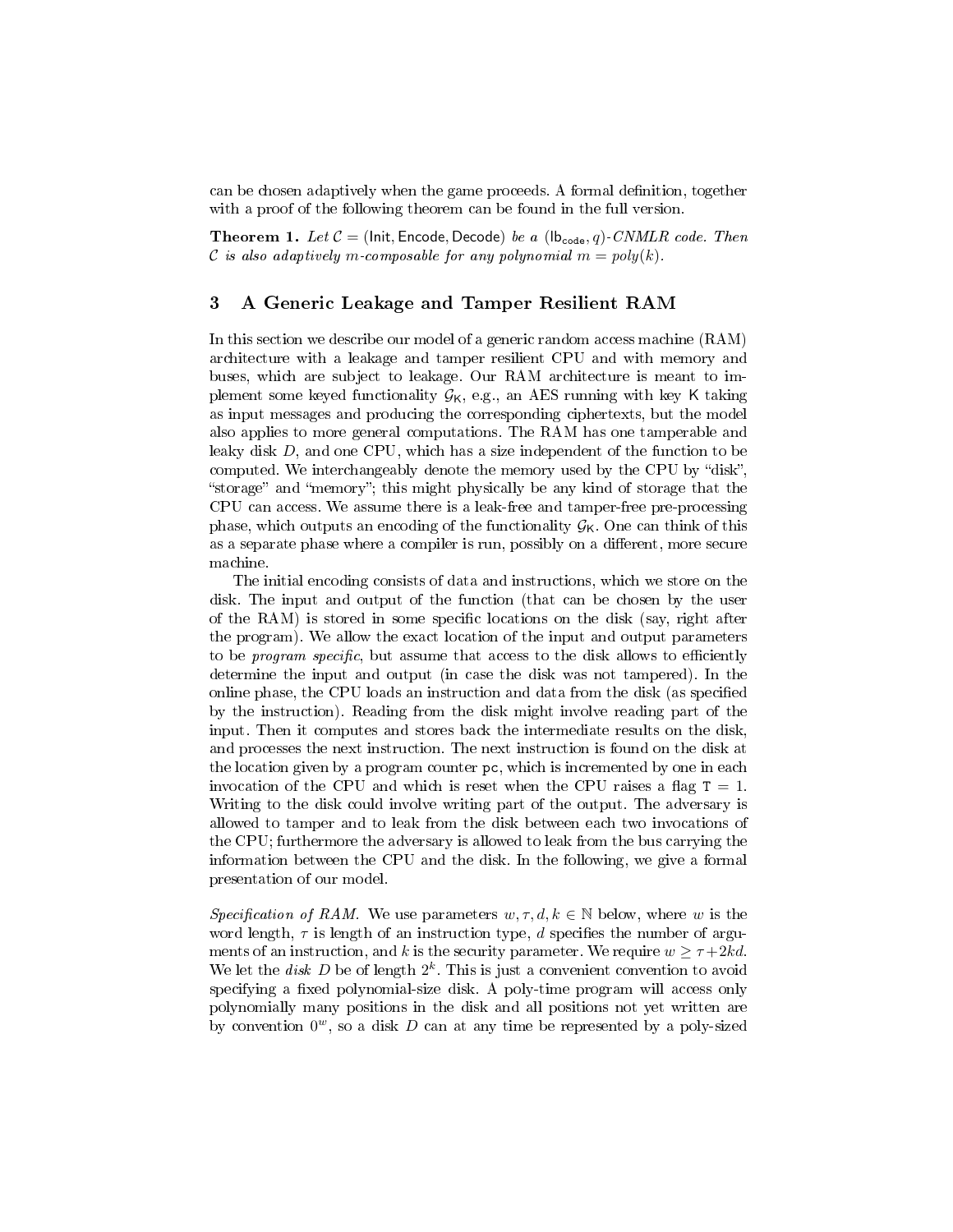data structure. When we pass disks around in the below description, we mean that we pass such a poly-sized representation. We index a disk with  $i \in [2^k]$ . We also index the disk with bit-strings  $i \in \{0,1\}^*$ , by considering them binary numbers and then taking the result  $\operatorname{mod} 2^k$ . An  $(\tau, d)$ -bounded *instruction*  $\mathcal I$  is defined as a quadruple  $({\sf Y},{\sf I},{\sf O},\mathsf{Aux})$  where,  ${\sf Y}\in\{0,1\}^{\tau},$   ${\sf I},{\sf O}\in[2^k]^d$  and Aux  $\in \{0,1\}^{w-(\tau+2kd)}$ . One may think of Y as the type of operation (e.g., a NAND operation) that is computed by the instruction. The  $d$ -tuples I, O define the position on the disk where to read the inputs and where to write the outputs of the instruction. The string Aux is just auxiliary information used to pad to the right length. When we do not write it explicitly we assume it is all-0.

Formally, a RAM **R** is specified by  $\mathbf{R} = (w, \tau, d, \text{Init}, \text{Random}, \text{Compute})$  and consists of:

- 1. A disk  $D \in (\{0, 1\}^w)^{2^k}$ .
- 2. Init: An algorithm that takes as input the security parameter  $1^k$ , and returns a public common reference string  $\textsf{crs} \leftarrow \textsf{Init}(1^k)$  (to be hard-coded into the CPU).
- 3. CPU: A procedure which is formally written as pseudo-code in Fig. 1. The CPU is connected to the disk by a bus Bs, which is used to load and store data. It has  $2d+1$  internal temporary registers:  $d+1$  input registers  $(R_0, R_1, \ldots, R_d)$ and d output registers  $(0_1, \ldots, 0_d)$ ; each register can store w bits. CPU has the public parameters crs hard-coded, and takes as inputs data sent through the bus, a strictly increasing activation<sup>7</sup> counter  $ac$ , and a program counter pc which is strictly increasing within one activation and reset between activations. The CPU runs in three steps: (i)  $d$  loads, (ii) 1 computation and (iii)  $d$  stores. In the computation step CPU calls Random and Compute to generate fresh randomness and evaluate the instruction.
	- (a) Random: This algorithm is used to sample randomness  $r$ .
	- (b) Compute: This algorithm will evaluate one particular instruction. To this end, it takes data from the temporary registers  $(R_0, \ldots, R_d)$ , the counters ac, pc and the randomness  $r \leftarrow$  Random as input and outputs the data to be stored into the output registers  $(0_1, \ldots, 0_d)$ , the self-destruct indicator bit B which indicates if CPU needs to stop execution, and the completion indicator bit T which indicates the completion of the current activation.

CPU outputs the possibly updated disk  $D$ , the self-destruct indicator  $(B)$  and the completion indicator (T). Notice that the CPU does not need to take B and T as input as these bits are only written.

Running the RAM involves iteratively executing the CPU. In between executions of the CPU we increment pc. When the CPU returns  $T = 1$  we reset  $pc = 0$  and increment the activation counter ac. When the CPU returns  $B = 1$ , the CPU self-destructs. After this no more execution of the CPU takes place.

Input and output to the program will be specified via the user/adversary reading and writing the disk. We therefore need a section of the disk that can be

<sup>&</sup>lt;sup>7</sup> We call the time in which the RAM computes the output  $\mathcal{G}_{\mathsf{K}}(x)$  for single x one activation, and the time in which the procedure CPU is run once, one execution.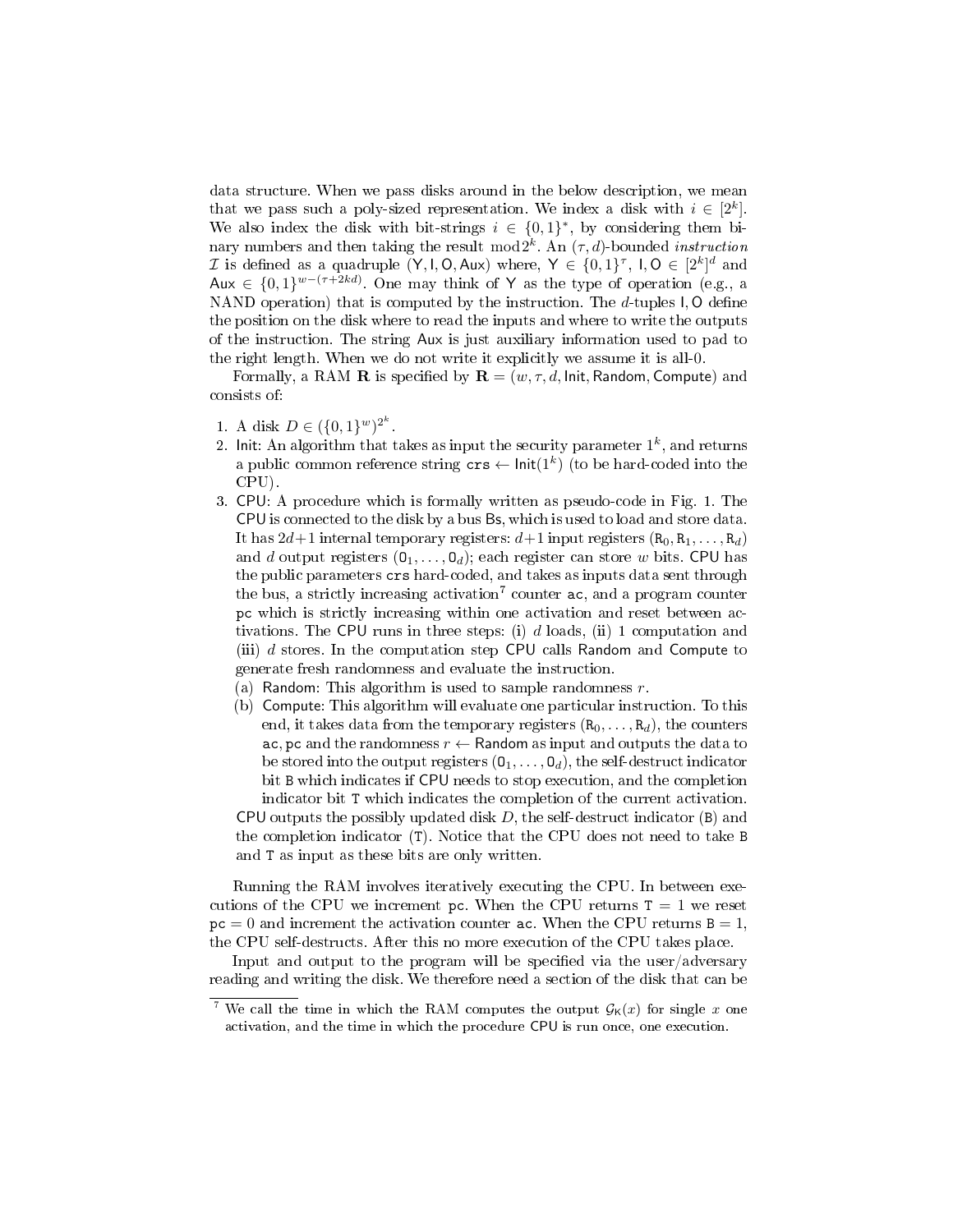Input:  $(crs, D, pc, ac, Leak_{Bs})$  $//$  Loading... Parse  $D[\text{pc}]$  as an instruction  $(Y, I, O, Aux)$ Load  $R_0 \leftarrow (Y, I, O, Aux)$ Initialize the bus  $Bs = (pc, R_0)$ for  $j = 1 \rightarrow d$  do Let  $\text{loc}_j = |j|$  // Load input from disk at position  $|j|$ Load  $\mathbf{R}_i \leftarrow D[\log_i]$ Set Bs  $\leftarrow$  (Bs, loc<sub>i</sub>, R<sub>i</sub>) // Write data from disk to bus end for // Computing... Sample  $r \leftarrow$  Random Compute  $((0_1, \ldots, 0_d), B, T) \leftarrow$  Compute(crs,  $(R_0, R_1, \ldots, R_d), r, pc, ac)$ ) // Storing... for  $j = 1 \rightarrow d$  do Let  $\text{loc}_i = \text{O}[i]$ Store  $D[\texttt{loc}_j] \leftarrow \texttt{O}_j$  // Store output on disk at position  $\texttt{loc}_j$ Set Bs  $\leftarrow$  (Bs, loc<sub>j</sub>, 0<sub>j</sub>) end for Let  $\lambda_{\text{Bs}} = \text{Leak}_{\text{Bs}}(\text{Bs})$  // Compute leakage from the bus Output:  $(D, B, T, \lambda_{Bs})$ 

Fig. 1. Algorithm CPU

read and written at will. We call this the public section. We will model this by given the adversary full read/write access to  $D_{\sf pub} = D[0, 2^{k-1} - 1]$  and limited access to  $D_{\text{sec}} = D[2^{k-1}, 2^k - 1]$ . We call  $D_{\text{pub}}$  the public disk and we call  $D_{\text{sec}}$ the secret disk. Note that  $D = D_{\text{pub}}||D_{\text{sec}}|$ . Also note that the CPU is taking instructions from the public disk; this means that protecting the access pattern of the program has to be done explicitly.

RAM schemes. Informally, a RAM compiler C takes as input the description of a functionality  $G$  with secret key K, and outputs an encoding of the functionality itself, to be executed on a RAM **R**. Formally, a  $RAM\ compiler\ C$  for **R** is a PPT algorithm which takes a keyed-function description  $\mathcal G$  and a key  $\mathsf K\in\{0,1\}^*$  as input, and outputs an encoding of the form  $((\ell_P, I, \ell_I, O, \ell_O, \mathcal{X}, \mathcal{Y}), \omega)$ , called the program. Here  $\omega = (\omega_{\text{pub}}, \omega_{\text{sec}})$  such that  $\omega_{\text{pub}}, \omega_{\text{sec}} \in (\{0, 1\}^w)^{\ell}$  for  $\ell \leq 2^{k-1}$ . When we say that we *store*  $\omega$  on the disk we mean that we pad both of  $\omega_{\text{pub}}, \omega_{\text{sec}}$ with 0s until they have length  $2^{k-1}$ , giving values  $\omega'_{\text{pub}}$ ,  $\omega'_{\text{sec}}$  and then we assign  $\omega'_\mathsf{pub}\|\omega'_\mathsf{sec}$  to  $D.$  We write  $\ell_P$  for the program length,  $I\geq \ell_P$  for the position where the input will be put on the disk,  $\ell_I$  for the length of the input,  $O \geq I + \ell_I$  for the position where the output is put on the disk, and  $\ell_{\mathcal{O}}$  for the length of the output such that  $O + \ell_O \leq 2^{k-1}$ . We think of the positions 0 to  $\ell_P - 1$  as consisting of instructions, but make no formal requirement. The mappings  $\mathcal{X}, \mathcal{Y}$  are used to parse the inputs (resp., the outputs) of the RAM as a certain number of words of length w (resp., as a value in the range of  $\mathcal{G}_{\mathsf{K}}$ ).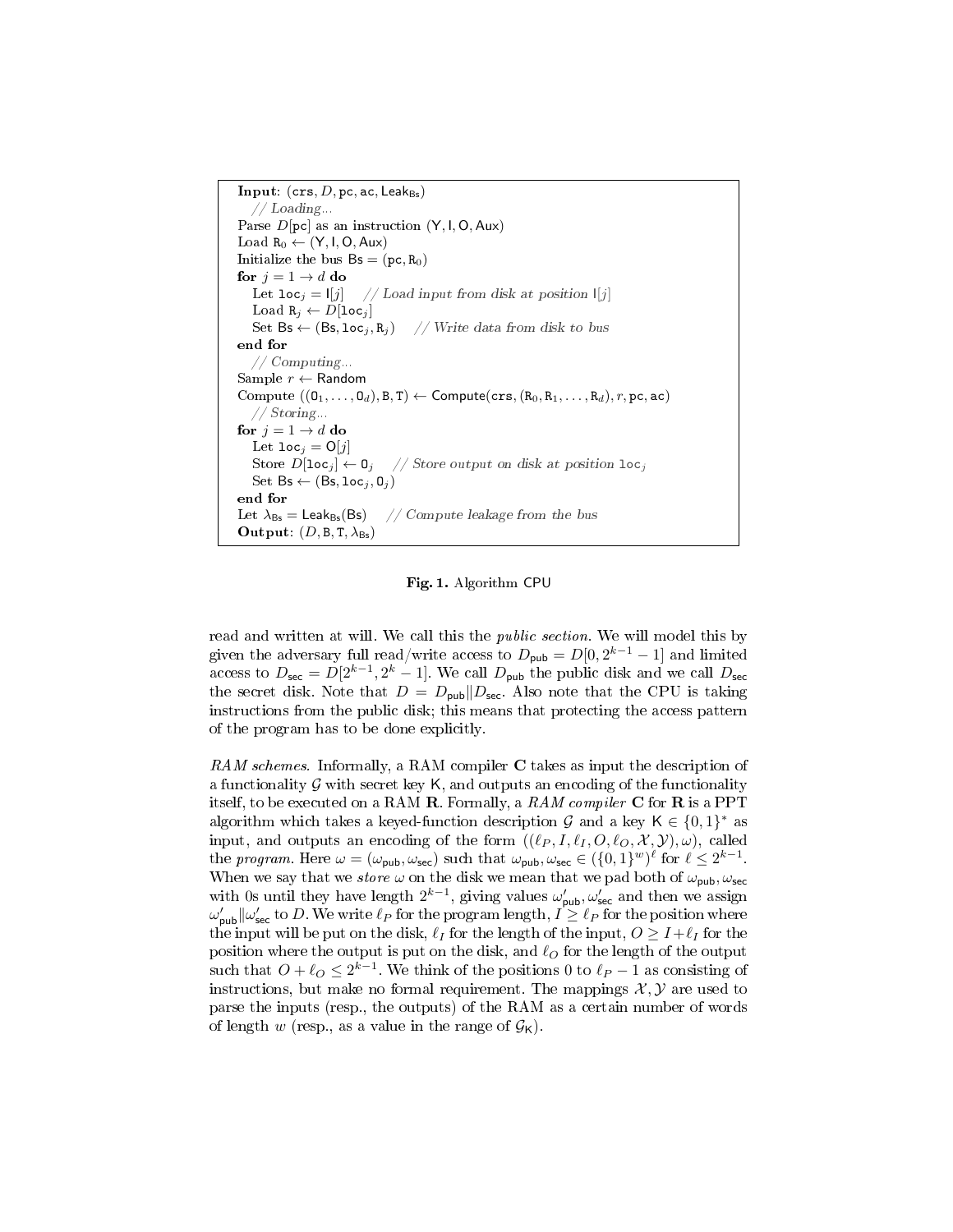We introduce a class  $\mathbb G$  of functionalities  $\mathcal G$  that a compiler is supposed to be secure for (e.g., all poly-time functionalities) and a class  $\mathbb P$  of programs that a compiler is supposed to compile to (e.g., all poly-time programs). We use  $\mathbf{C} : \mathbb{G} \to \mathbb{P}$  to denote that on input  $\mathcal{G} \in \mathbb{G}$ , the compiler **C** outputs a program in P.

We define a  $RAM$  scheme RS as the ordered pair  $(C, R)$  such that R is a RAM and C a compiler for R. The correctness of a RAM scheme is formalized via a game where we compare the execution of the RAM with the output of the original functionality  $\mathcal{G}_K$ , upon an arbitrary sequence of inputs  $(x_1, \ldots, x_N)$ . Below we define what it means for a RAM scheme  $\mathsf{RS} = (\mathbf{C}, \mathbf{R})$  to be correct. Informally, the definition says that for any tuple of inputs  $(x_1, \ldots, x_N)$  the execution of the RAM **R** and the evaluation of the function  $G_K$  have identical output distributions except with negligible probability. This is formalized below.

**Definition 1** (Correctness of a RAM Scheme). We say a RAM scheme RS is correct (for function class G and program class  $\mathbb{P}$ ) if RS.C :  $\mathbb{G} \to \mathbb{P}$ , and for any function  $\mathcal{G} \in \mathbb{G}$ , any key  $\mathsf{K} \in \{0,1\}^*$ , and any vector of inputs  $(x_1, \ldots, x_N)$ it holds that  $Pr[\text{GAME}_{\text{hon}}^{\text{Real}}(x_1, ..., x_N)] = 0] \leq negl(k)$ , where the experiment  $\text{GAME}_{\text{hon}}^{\text{Real}}(x_1, \ldots, x_N)$  is defined as follows:

- $-$  Sample  $\textsf{crs} \leftarrow \textbf{R}.\textsf{Init}(1^k)$ .
- Run the compiler C on crs,  $(\mathcal{G}, \mathsf{K})$  to generate the encoding  $((I, \ell_I, O, \ell_O, \mathcal{X},$  $(\mathcal{Y})$ ,  $\omega$ )  $\leftarrow$  C(crs, (G, K)), and store it into the disk of **R** as in  $D \leftarrow \omega$ .
- $F$  For  $i = 1 \rightarrow N$  proceed as follows. Encode the input  $(x_{i,0}, \ldots, x_{i,\ell_I-1})$  ←  $\mathcal{X}(x_i)$ , store it on the disk  $D[I + j] \leftarrow x_{i,j}$  (for  $0 \leq j \leq \ell_I$ ) and run the following activation loop:
	- 1. Let  $ac \leftarrow i$  and  $pc \leftarrow 0$ .
	- 2. Run CPU and update the disk  $(D, B, T) \leftarrow CPU(crs, D, pc, ac)^{8}$
	- 3. If  $B = 1$  return 0 and halt.
	- 4. If  $T = 0$ , then increment the program counter  $pc \leftarrow pc + 1$  and go to Step 2. If  $T = 1$ , let  $y_i \leftarrow \mathcal{Y}(D[O], \ldots, D[O + \ell_O - 1])$ . If  $y_i \neq \mathcal{G}_{\mathsf{K}}(x_i)$ , then return 0 and halt.

Security. We now proceed to define security of a RAM scheme, using the realideal paradigm. In the following we let  $k$  denote the security parameter. Consider a RAM scheme  $\mathsf{RS} = (\mathbf{C}, \mathbf{R})$ . First we run C, which takes the description of G and a key K as inputs and generates an encoding of the form  $((I, \ell_I, O, \ell_O, \mathcal{X}, \mathcal{Y}),$  $ω$ ). Then we store  $ω$  on the disk D and we advance to the online phase where the adversary  $A$  can run  $\bf{R}$  on inputs of his choice. Formally, he is allowed to arbitrarily read from and write to  $D_{\text{pub}}$  and therefore also  $D[I], \ldots, D[I+\ell_I-1]$ and  $D[0], \ldots, D[0 + \ell_0 - 1]$ . Moreover, A can tamper with the secret disk D between each execution of the CPU. He specifies a function Tamper and the effect is that the disk is changes to  $D \leftarrow$  Tamper(D). The adversary can also

 $-$  Return 1.

 $8\,$  When we do not specify a leakage function, we assume that it is the constant function outputting the empty string, and we ignore the leakage in the output vector.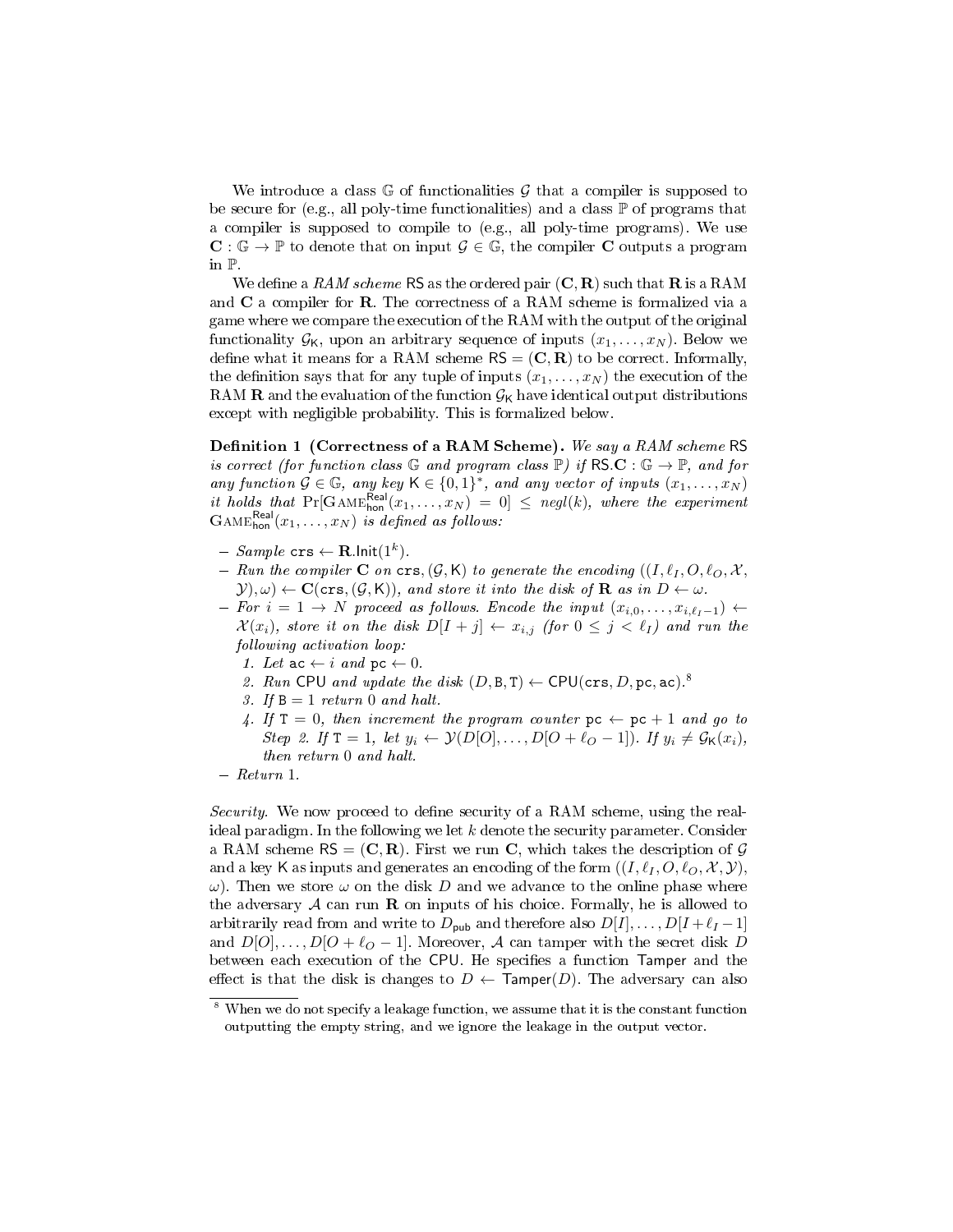- 1. Initialization: Sample  $\mathbf{crs} \leftarrow \mathbf{R}$ . Init $(1^k)$ . Sample the key K according to the distribution needed by the primitive. Initialize the activation counter  $ac \leftarrow 0$ , the program counter  $pc \leftarrow 0$ , the self-destruct bit  $B \leftarrow 0$ , and the activation indicator  $T \leftarrow 0$ .
- 2. Pre-processing: Sample an encoding by running the compiler  $(P, \omega_{\text{pub}}, \omega_{\text{sec}})$   $\leftarrow$  $C(crs, (\mathcal{G}, K))$ , where  $P = (I, \ell_I, O, \ell_O, \mathcal{X}, \mathcal{Y})$ . Store the encoding  $\omega =$  $(\omega_{\text{pub}}, \omega_{\text{sec}})$  into the disk D. Give  $(\text{crs}, P, \omega_{\text{pub}})$  to A.
- 3. Online: Get command CMD from A and act as follows according to the command-type.
	- (a) If  $\texttt{CMD} = (\texttt{STOP}, \texttt{O}_{\texttt{real}})$  then return  $\texttt{O}_{\texttt{real}}$  and halt.
	- (b) If CMD = (LEAK, Leak), compute  $\lambda \leftarrow$  Leak(D) and give  $\lambda$  to A.
	- (c) If CMD = (TAMPER, Tamper) then modify D using the tampering function:  $D \leftarrow$  Tamper(D).
	- (d) If  $\texttt{CMD} = (\texttt{EXEC}, \texttt{Leak}, D')$  and  $B = 0$  then proceed as follows:
		- i. Update the public disk  $D_{\text{pub}} \leftarrow D'$ .
		- ii. Run CPU and update the disk:  $(D, B, T, \lambda_{Bs}) \leftarrow CPU(crs, D, pc, ac,$ Leak).
		- iii. Give  $(T, \lambda_{\text{Bs}}, D_{\text{pub}})$  to A.
		- iv. Check the completion of current activation: If  $T = 1$  then start a new activation by incrementing the activation counter:  $ac \leftarrow ac + 1$  and re-initializing the program counter:  $pc \leftarrow 0$ .
		- v. Increment the program counter:  $pc \leftarrow pc + 1$  and go to Step 3.

Fig. 2. Real Execution REAL<sub>RS, A, G</sub>(k)

leak from the disk between executions. He specifies a function Leak and he is given  $\textsf{Leak}(D)$ . The adversary also decides when the CPU is invoked, and it gets to specify a leakage function Leak<sub>Bs</sub> for each invocation obtaining  $\lambda_{\text{Bs}}$  as defined in Fig.1. Besides the leakage from the bus, the procedure CPU is leakage and tamper proof.

We introduce the notion of an *adversary class*. This is just a subset  $\bf{A}$  of all adversaries. As an example,  $A$  might be the set of  $A$  which leak at most 42 bits in total from the disk and which does the tampering in a split-state manner (more about this in the following).

We write  $REAL_{RS,A,G}(k)$  for the output distribution in the real execution and we let REAL<sub>RS</sub>,  $A, G = \{R_{EALRS,A,G}(k)\}_{k \in \mathbb{N}}$ . For a formal description see Fig. 2. A few remarks to the description are in order.

- **Adaptivity.** We stress that by writing the disk, the adversary is allowed to query the RAM on adaptively chosen inputs. Also note that the adversary can always hard-wire known values into a tampering command (e.g., values that were already leaked from the disk), and specify a tampering function that changes the content of the disk depending on the hard-wired values.
- $-$  Tampering within executions. Notice that the adversary is not allowed to tamper between two executions of the CPU. This is without loss of generality, as later we will allow the adversary to know the exact sequence of locations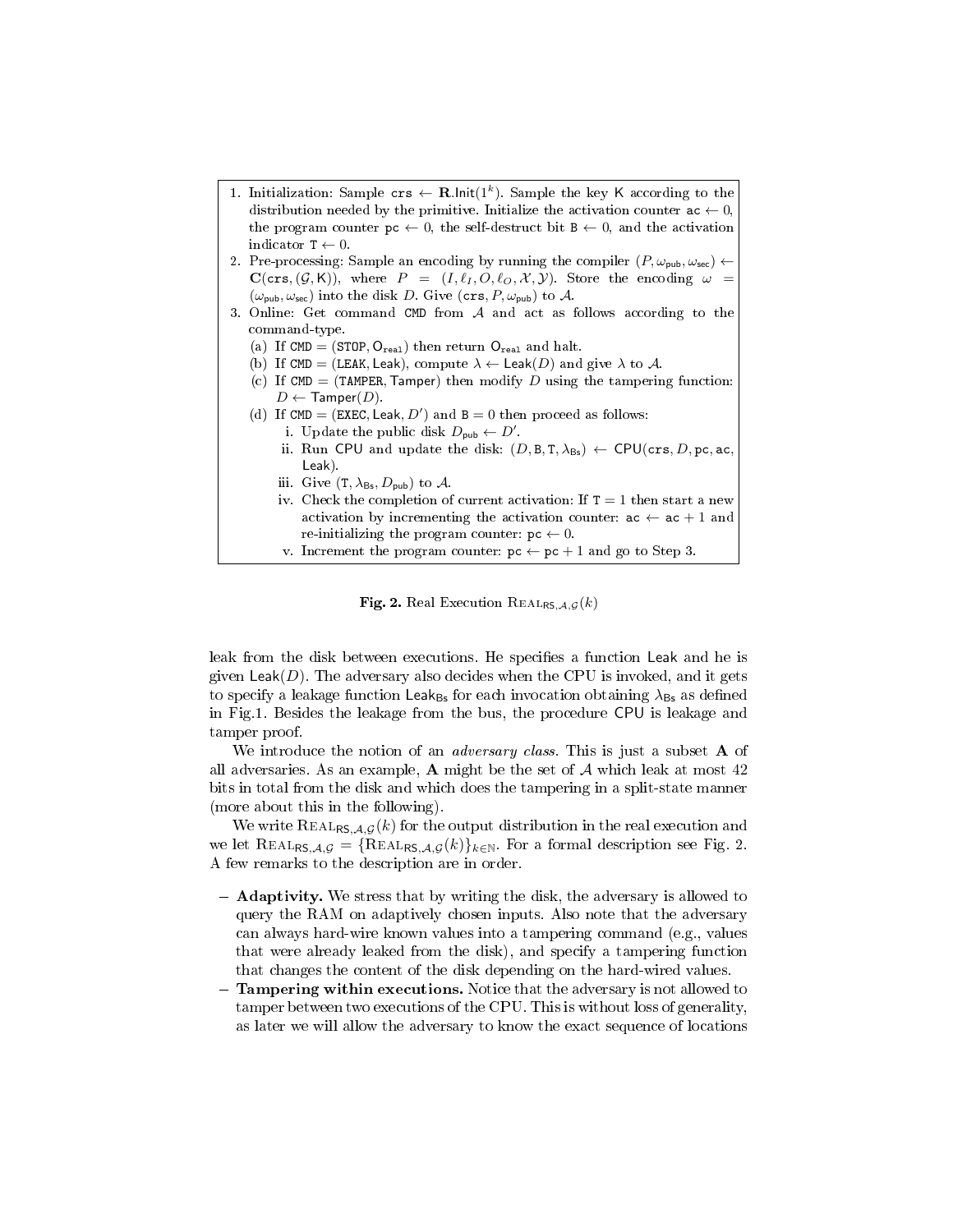to be read by the CPU and hence, equivalently, the adversary can just load some location, tamper and then execute before loading the next location. This is possible because our RAMs do not allow indirection as in loading e.g.  $D[D[127]]$ 

 $-$  On the CRS. In case no common reference string is required by the RAM scheme, we simply assume that **R**.Init outputs the empty string. In such a case we sometimes avoid to write crs as input of C, CPU and Compute.

In the ideal execution, the ideal functionality for evaluating  $G$  interacts with the ideal adversary called the *simulator*  $S$  as follows. First sample a key K and repeat the following until a value is returned: Get a command from  $S$  and act differently according to the command-type.

- If CMD =  $(STOP, O_{ideal})$ , then return  $O_{ideal}$  and halt. - If CMD = (EVAL, x), give  $\mathcal{G}_{\mathsf{K}}(x)$  to  $\mathcal{S}$ .

We write IDEAL<sub>S, G</sub>(k) for the output distribution in the ideal execution and we let IDEAL<sub>S, G</sub> = {IDEAL<sub>S, G</sub>(k)}<sub>k∈N</sub>.

Definition 2 (Security of a RAM Scheme). We say a RAM scheme RS is **A**-secure (for function class G and program class  $\mathbb{P}$ ) if RS.C :  $\mathbb{G} \to \mathbb{P}$  and if for any function  $G \in \mathbb{G}$  and any  $A \in \mathbb{A}$  there exists a PPT simulator S such that  $REAL_{RS,\mathcal{A},\mathcal{G}} \approx_c \text{IDEAL}_{\mathcal{S},\mathcal{G}}$ .

We introduce a notion of emulation, which facilitates designing compilers for less secure RAMs via compilers for more secure RAMs. We call a set S of RAM schemes a class if there exists  $\mathbb{G}$  and  $\mathbb{P}$  such that for all RS  $\in \mathbb{S}$  it holds that RS.C :  $\mathbb{G} \to \mathbb{P}$ . We write  $\mathbb{S} : \mathbb{G} \to \mathbb{P}$ . An emulator is a poly-time function  $\mathcal{E}: \mathbb{S}_1 \to \mathbb{S}_2$ , where  $\mathbb{S}_1$  and  $\mathbb{S}_2$  are RAM scheme classes  $\mathbb{S}_1: \mathbb{G} \to \mathbb{P}_1$  and  $\mathbb{S}_2 : \mathbb{G} \to \mathbb{P}_2$ . I.e., given a RAM scheme  $\mathsf{RS}_1 \in \mathbb{S}_1$  for some function class  $\mathbb{G}$ , the emulator outputs another RAM scheme  $\mathsf{RS}_2 \in \mathbb{S}_2$  for the same function class.

**Definition 3** (Secure Emulation). Let  $\mathbb{S}_1 : \mathbb{G} \to \mathbb{P}_1$  and  $\mathbb{S}_2 : \mathbb{G} \to \mathbb{P}_2$  be RAM scheme classes and let  $\mathcal{E}: \mathbb{S}_1 \to \mathbb{S}_2$  be an emulator. We say that  $\mathcal{E}$  is  $(\mathbf{A}_1, \mathbf{A}_2)$ secure if for all  $RS_1 \in \mathbb{S}_1$  and  $RS_2 = \mathcal{E}(RS_1)$  and  $\mathcal{G} \in \mathbb{G}$  and all  $\mathcal{A}_2 \in \mathbf{A}_2$  there exists a  $A_1 \in \mathbf{A}_1$  such that  $\text{REAL}_{\mathsf{RS}_1,\mathcal{A}_1,\mathcal{G}} \approx_c \text{REAL}_{\mathsf{RS}_2,\mathcal{A}_2,\mathcal{G}}$ 

The following theorem is immediate.

**Theorem 2.** Let  $\mathcal{E} : \mathbb{S}_1 \to \mathbb{S}_2$  be an emulator. If  $\mathcal{E}$  is  $(\mathbf{A}_1, \mathbf{A}_2)$ -secure and  $\mathsf{RS}_1 \in \mathbb{S}_1$  is  $\mathbf{A}_1$ -secure, then  $\mathsf{RS}_2 = \mathcal{E}(\mathsf{RS}_1)$  is  $\mathbf{A}_2$ -secure.

## 4 Main Theorem

Our main result is a secure RAM scheme for the so-called split-state model, which we review below. This particular model can be cast as a special cases of our generic RAM model. We use <sup>sp</sup> to denote the components of the split-state model, i.e.,  $\mathsf{RS}^{\mathsf{sp}} = (\mathbf{C}^{\mathsf{sp}}, \mathbf{R}^{\mathsf{sp}})$  and the adversary class is called  $\mathbf{A}^{\mathsf{sp}}$ .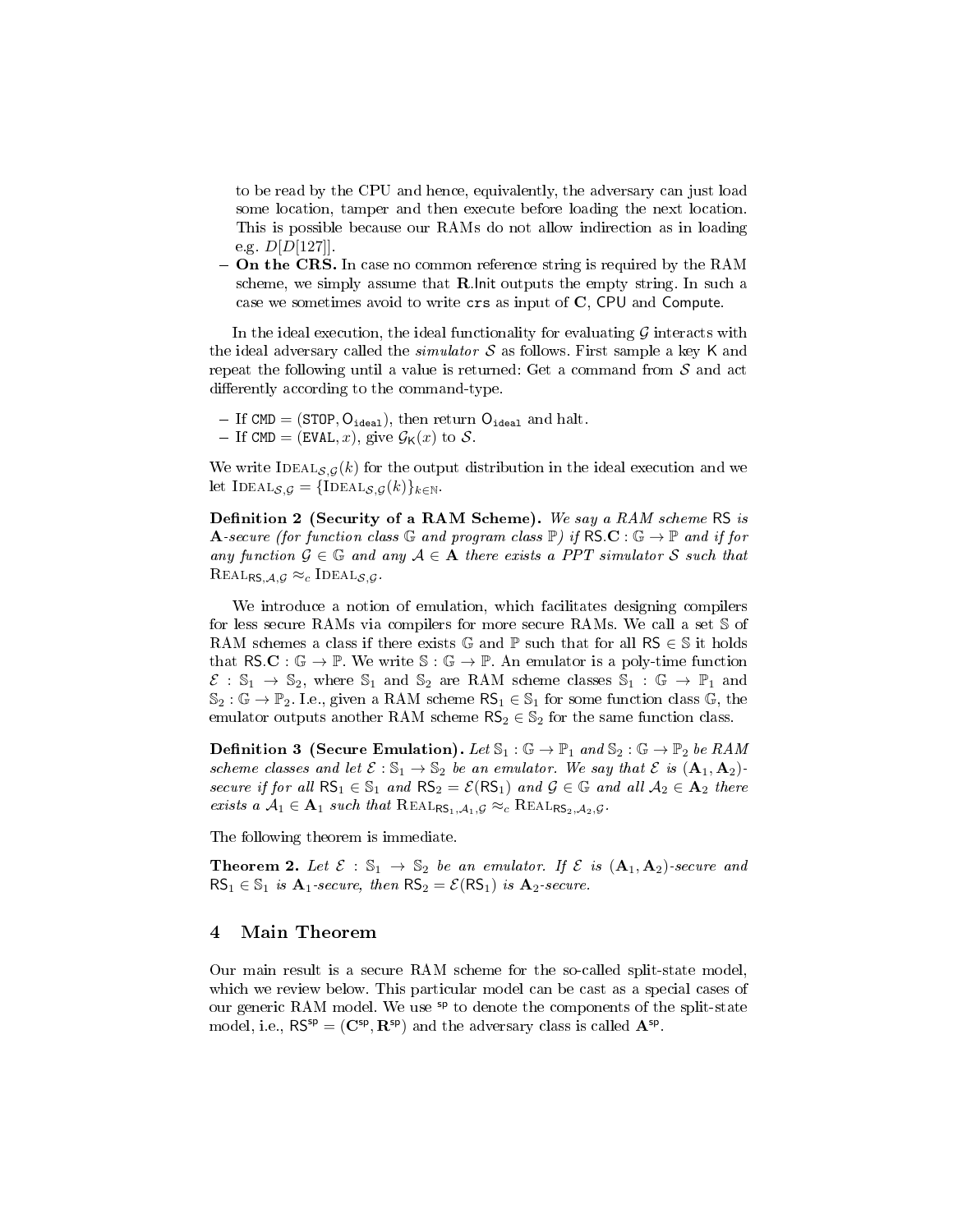In the split-state model we consider the secret disk  $D_{\text{sec}}$  split into two parts  $D_1$  and  $D_2$ , and we require that leakage and tampering is done independently on the two parts. I.e., each position  $D_{\text{sec}}[i]$  on the secret disk is split into two parts  $D_1[i]$  and  $D_2[i]$  of equal length such that  $D_{\mathsf{sec}}[i] = D_1[i]||D_2[i]$ . We let  $D_1 = (D_1[2^{k-1}], \ldots, D_1[2^k-1])$  and  $D_2 = (D_2[2^{k-1}], \ldots, D_2[2^k-1])$ . The set  ${\bf A}^{\sf sp}$ consists of all poly-time algorithms which never violate the following restrictions.

- **Tampering** We require that a tampering function is of the form  $\text{Tamper}^{\text{sp}} =$  $(\mathsf{Tamper}_1^{\mathsf{sp}}, \mathsf{Tamper}_2^{\mathsf{sp}})$  and we let  $\mathsf{Tamper}_1^{\mathsf{sp}}(D_{\mathsf{pub}} \| D_{\mathsf{sec}}) = D_{\mathsf{pub}} \|(\mathsf{Tamper}_1^{\mathsf{sp}}(D_1),$ Tamper $_2^{\mathsf{sp}}(D_2)$ ). Beside being split like this, there is no restriction on the tampering, i.e., each part of the secret disk can be arbitrarily tampered.
- **Disk leakage** We also require that a disk leakage function is of the form Leak<sup>sp</sup> =  $(\mathsf{Leak}_1^{\mathsf{sp}}, \mathsf{Leak}_2^{\mathsf{sp}})$  and we let  $\mathsf{Leak}^{\mathsf{sp}}(D_{\mathsf{pub}} \| D_{\mathsf{sec}}) = (\mathsf{Leak}_1^{\mathsf{sp}}(D_1), \mathsf{Leak}_2^{\mathsf{sp}}(D_2)).$ Beside being split like this, we introduce a leakage bound  $\mathsf{lb}_{\text{disk}}$  and we require that the sum of the length of the leakage returned by all the leakage functions Leak $_i^{\mathsf{sp}}$  is less than  $\bar{\mathsf{b}}_{\mathtt{disk}}$ .
- **Bus leakage** We require that a bus leakage function is of the form Leak<sup>sp</sup> =  $(\mathsf{Leak}_1^{\mathsf{sp}}, \mathsf{Leak}_2^{\mathsf{sp}})$ . For a bus  $(i_0, D[i_0], i_1, D[i_1], \ldots, i_{1+2d}, D[i_{1+2d}])$  we let  $B =$  $(D[i_1], \ldots, D[i_{1+2d}]$  and we split B into two parts  $B_1$  and  $B_2$  by splitting each word, as done for the disk; the returned leakage is then  $(i_0, i_1, i_2, \ldots, i_n)$  $i_{1+2d}$ , Leak $_1^{\mathsf{sp}}(B_1)$ , Leak $_2^{\mathsf{sp}}(B_2)$ ). Beside being split like this, we introduce a leakage bound  $lb_{bus}$  and we require that the length of the leakage returned by each function  $\mathsf{Leak}_i^{\mathsf{sp}}$  is less than  $\mathsf{lb}_\mathsf{bus}.$

Note that by definition of the bus leakage, the CPU always leaks the program counter and the memory positions that are being read. Besides this it gives independent, bounded leakage on the parts of the words read up from the disk. Since the leakage and tamper classes for a split-state RAM are fully specified by  $\mathsf{lb}_{\text{disk}}$  and  $\mathsf{lb}_{\text{bus}}$  we will denote the adversary class for a split-state RAM simply by  $\mathbf{A}^{\text{sp}} = (\mathsf{lb}_{\text{disk}}, \mathsf{lb}_{\text{bus}})$ . Let  $\mathbb{S}^{\text{sp}}$  denote the class of split-state RAM schemes. We are now ready to state our main theorem.

**Theorem 3 (Main Theorem).** Let C be a ( $\mathbf{b}_{\text{code}}$ , q)-CNMLR code. There exists an efficient RAM scheme  $\overline{RS} \in \mathbb{S}^{sp}$  and a constant  $c = O(1)$  such that RS is  $(\mathsf{lb_{disk}}, \mathsf{lb_{bus}})$ -secure whenever  $\mathsf{lb_{disk}} + (c+1) \mathsf{lb_{bus}} \leq \mathsf{lb_{code}}$ 

The proof of the above theorem follows in two steps. We first define an intermediate model, which we call the hybrid model, where the adversary is only allowed a very limited form of leakage and tampering. For this model, we give a hybrid-to-split-state emulator (cf. Theorem 4 in Section 5). Then, we exhibit a RAM scheme that is secure in the hybrid model (cf. Theorem 5 in Section 6). Putting the above two things together with Theorem 2 concludes the proof of Theorem 3.

## 5 Hybrid-to-Split-State Emulator

We introduce an intermediate security model where the adversary is given only limited tampering/leakage capabilities. We call this model the hybrid model, and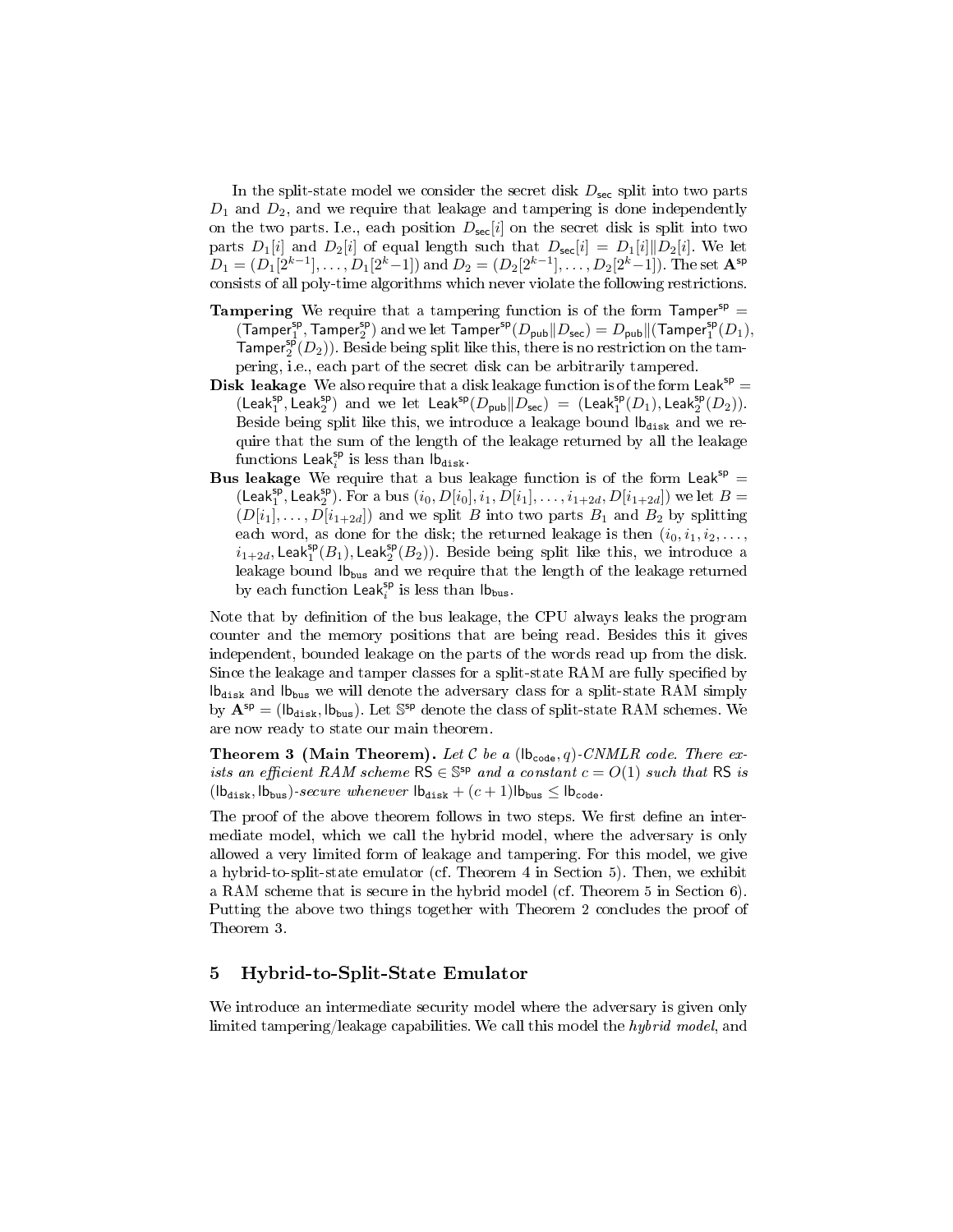a RAM that is secure in this model is called a hybrid RAM; as for the splitstate model, also the hybrid model can be cast as a special case of our generic RAM model. We use <sup>hb</sup> to denote the components of the hybrid model, i.e.,  $\mathsf{RS}^{\mathsf{hb}} = (\mathbf{C}^{\mathsf{hb}}, \mathbf{R}^{\mathsf{hb}})$  and we call the adversary class  $\mathbf{A}^{\mathsf{hb}}$ .

## 5.1 The Hybrid Model

In the hybrid model the secret disk is not split. However, the tampering is very restricted: we only allow the adversary to copy values within the secret disk and to overwrite a location of the secret disk with a known value. In addition very little leakage is allowed. The adversary class  $A^{hb}$  consists of all poly-time Turing machines never violating the following restrictions.

- Tampering We require that each tampering function is a command of one of the following forms.
	- If Tamper =  $(\text{CDPY}, (j, j'))$  for  $j, j' \geq 2^{k-1}$ , then update  $D[j'] \leftarrow D[j]$ .
	- − If Tamper = (REPLACE,  $(j, val)$ ) for  $j \geq 2^{k-1}$  then update  $D[j] \leftarrow$  val.
- Disk leakage There is no other disk leakage from the secret disk, i.e., the adversary is not allowed any disk leakage queries.

**Bus leakage** There is only one allowed bus leakage function, say Leak<sup>hb</sup> = L, so this is by definition the leakage query used on each execution of the CPU. On this leakage query the adversary is given  $(i_0, i_1, i_2, \ldots, i_{1+2d})$ .

Note that by definition of the bus leakage, the CPU always leaks the program counter and the memory positions that are being read. Besides this it is given no leakage. Since the leakage and tamper classes for a hybrid RAM are implicitly specified, we will denote the adversary class for a hybrid RAM simply by  $A^{bb}$ .

Bounded-access schemes. We later want to compile programs for the hybrid model into more realistic models by encoding the positions in the disk using a code. Because of leakage from the bus, this only works if each value is not read up too many times. We therefore need a notion of a program for the hybrid model being  $c$ -bounding, meaning that such a program reads each value at most c times, even when the program is under attack by  $A \in A<sup>hb</sup>$ . To define this notion we use two vectors  $Q, C \in \mathbb{N}^{2^k}$ . If the value stored in  $D[j]$  is necessarily known by the adversary, then  $\mathsf{Q}[j] = \bot$ . Otherwise,  $\mathsf{Q}[j]$  will be an identifier for the possibly secret value stored in  $D[j]$ , and for an identifier  $id = Q[j]$  the value  $C(id]$  counts how many times the secret value with identifier id was accessed by the CPU. Initially  $Q[j] = \perp$  for all j and  $C[j] = 0$  for all j. After the initial encoding  $\omega$  is stored, we set  $\mathbb{Q}[2^{k-1} + j] = j$  for  $j = 0, \ldots, |\omega_{\text{sec}}| - 1$ . Then let ns  $\leftarrow |\omega_{\text{sec}}|$ . We use this counter to remember the identifier for the next secret. During execution, when the adversary executes  $(COPY, (j, j'))$ , then let  $Q[j'] = Q[j]$ . When the adversary executes (REPLACE,  $(j, val)$ ), then let  $Q[j] = \bot$ . When the CPU executes, reading positions  $i_0, i_1, \ldots, i_d$  and writing positions  $j_1, \ldots, j_d$  then proceed as follows. For  $p = 0, \ldots, d$ , if  $\mathsf{Q}[i_p] \neq \bot$ , let  $\mathsf{C}[\mathsf{Q}[i_p]] \leftarrow$  $C[Q[i_p]]+1$ . Then proceed as follows. If  $Q[i_0] = Q[i_1] = \cdots = Q[i_d] = \perp$ , then let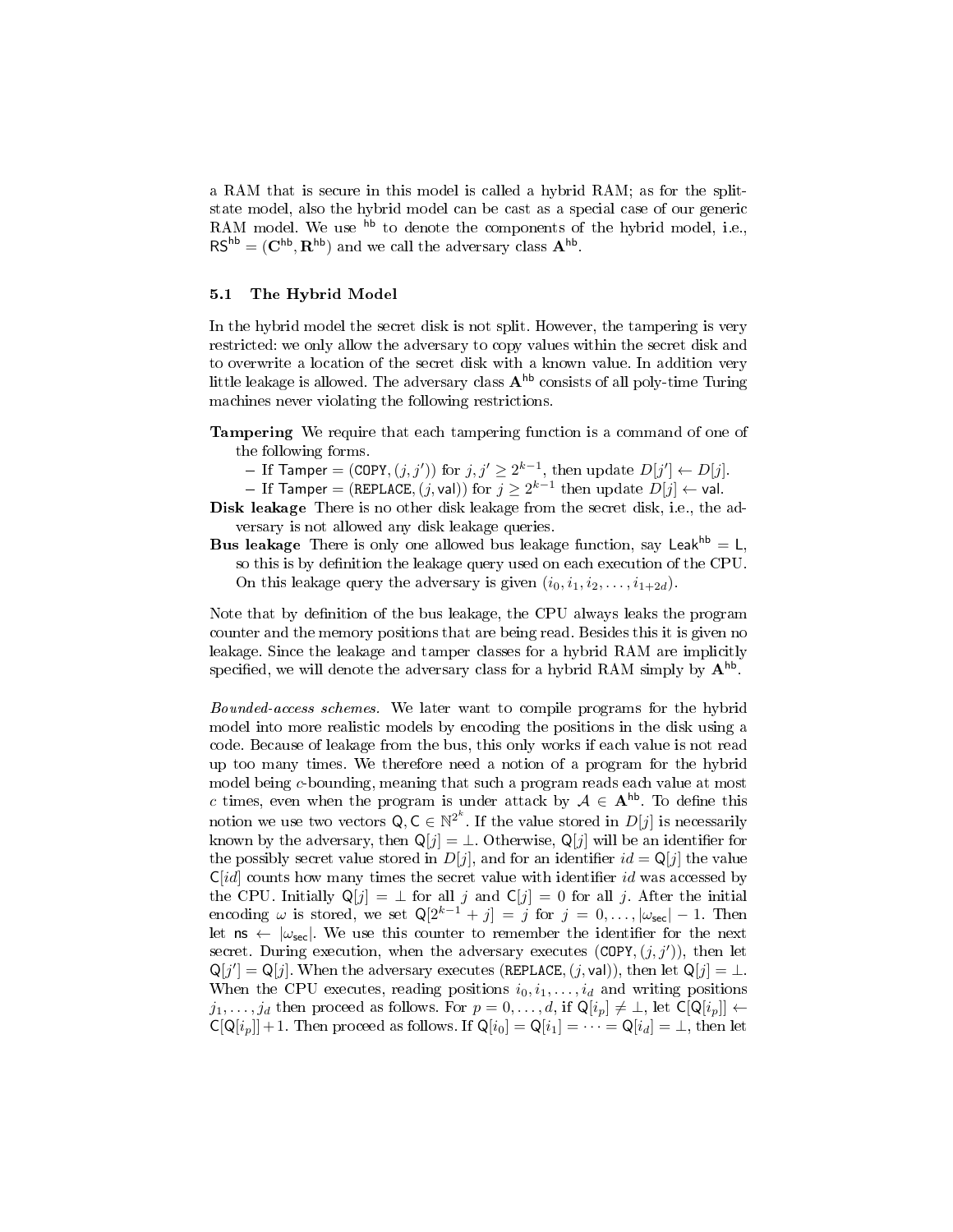$Q[j_1] = \cdots = Q[j_d] = \bot$ . Otherwise, let  $(Q[j_1], \ldots, Q[j_d]) = (ns, \ldots, ns + d - 1)$ and let  $\mathsf{ns} \leftarrow \mathsf{ns} + d$ . Then for each  $j_i < 2^{k-1}$ , set  $\mathsf{Q}[j_i] \leftarrow \bot$ .

We say that a hybrid RAM scheme RS is c-bounding if it holds for all  $\mathcal{G} \in$ RS.C.G that if RS.C(G) is executed on RS.R under attack by  $A \in A^{hb}$  and the above vectors are computed during the attack, then it never happens that  $C[j] > c$  for any j. Let G denote the class of poly-time functionalities. We use  $\mathbb{S}_c^{\dot{\text{hb}}}$ :  $\mathbb{G} \to \mathbb{P}_c^{\text{hb}}$  to denote the class of hybrid RAM schemes which are c-bounding.

**Theorem 4.** Let C be a ( $\mathsf{lb}_{\text{code}}, q$ )-CNMLR code. Let  $\mathbf{A}^{\text{sp}} = (\mathsf{lb}_{\text{disk}}, \mathsf{lb}_{\text{bus}})$  be a split-state adversary class such that  $lb_{\text{disk}} + (c + 1) \cdot lb_{\text{bus}} \leq lb_{\text{code}}$ . Then there exists an  $(\mathbf{A}^{\text{hb}}, \mathbf{A}^{\text{sp}})$ -secure emulator  $\mathcal{E}: \mathbb{S}_c^{\text{hb}} \to \mathbb{S}^{\text{sp}}$ .

#### 5.2 The Emulator

The proof of Theorem 4 can be found in the full version [18]; here we provide only a high-level overview. The goal of the emulator  $\mathcal E$  is to transform a hybrid  ${\rm RAM}$  scheme  $\mathsf{RS}^{\mathsf{hb}} = (\mathbf{C}^{\mathsf{hb}}, \mathbf{R}^{\mathsf{hb}}) \in \mathbb{S}^{\mathsf{hb}}_{c}$  into a split-state  ${\rm RAM}$  scheme  $\mathcal{E}(\mathsf{RS}^{\mathsf{hb}}) =$  $\mathsf{RS}^{\mathsf{sp}} = (\mathbf{C}^{\mathsf{sp}}, \mathbf{R}^{\mathsf{sp}})$ . In particular, the emulator needs to specify transformations for the components of RS<sup>hb</sup>. This includes the contents of the disk as well as the way instructions are stored and processed by the CPU. Below, we give an overview of the construction of the emulator.

We emulate a program as follows  $\mathcal{E}(\ell_P , I , \ell_I , O , \ell_O , \mathcal{X} , \mathcal{Y}, \omega^{\text{hb}}) = (\ell_P , I , \ell_I , O , \omega, \omega)$  $\ell_0, \mathcal{X}, \mathcal{Y}, \omega^{\text{sp}}$ , where we simply let  $\omega^{\text{sp}}_{\text{pub}}$  be  $\omega^{\text{hb}}_{\text{pub}}$ . Then for each  $j \in [0, |\omega^{\text{hb}}_{\text{sec}}|]$ , let  $\omega_{\text{sec}}^{\text{sp}}[j] = (\omega_{\text{sec},1}^{\text{sp}}[j], \omega_{\text{sec},2}^{\text{sp}}[j])$  be an encoding of  $\omega_{\text{sec}}^{\text{hb}}[j]$  (computed using a  $CNMLR$  code, see Section 2). The CPU Compute<sup>sp</sup> runs as follows. It reads up the same instruction  $D^{\mathsf{hb}}[\mathsf{pc}]$  that Compute<sup>hb</sup> would. Then for each additional position  $D^{\mathsf{hb}}[i]$  read up, if  $i < 2^{k-1}$  it lets  $v_i = D^{\mathsf{hb}}[i]$  and if  $i \geq 2^{k-1}$  it lets  $(v_{1,i}, v_{2,i}) = D^{\text{hb}}[i]$  and decodes  $(v_{1,i}, v_{2,i})$  to  $v_i$ . If any decoding fails, then Compute<sup>sp</sup> self-destructs. Otherwise it runs Compute<sup>hb</sup> on the  $v_j$  values. Finally, it encodes all values  $v_j$  to be stored on  $D_{\text{sec}}^{\text{sp}}$  and writes them back to disk. Then values  $v_j$  to be stored on  $D_{\text{pub}}^{\text{sp}}$  are stored in "plaintext" as  $v_j$ .

Security of emulation. To argue security of emulation, we need to show that for all adversaries  $A \in \mathbf{A}^{sp}$  there exists a simulator  $\mathcal{B} \in \mathbf{A}^{hb}$  able to fake  $\mathcal{A}$ 's view in a real execution with  $\mathsf{RS}^{\mathsf{sp}}$  given only its limited leakage/tampering capabilities (via REPLACE and COPY commands). The simulator  $\beta$  runs  $\mathcal A$  as a sub-routine, and works in two phases: the pre-processing and the online phase. Initially, in the pre-processing  $\beta$  samples crs and creates encodings of 0 for all the values on the secret disk using the CNMLR code, and puts dummy encodings  $(v_1, v_2) \leftarrow$  Encode(crs, 0) on the corresponding simulated virtual disks. For the positions on the public disk, the simulator can put the correct values, which is possible as it can read  $\omega_{\text{pub}}^{\text{hb}}$  from  $D_{\text{pub}}^{\text{hb}}$  and  $\omega_{\text{pub}}^{\text{hb}} = \omega_{\text{pub}}^{\text{sp}}$ . Depending on the queries in the online phase  ${\cal B}$  will update these virtual disks in the following. TAMPER queries are simulated easily by applying the corresponding tamper functions to the current state of the virtual disks  $D_1$  and  $D_2$ . Notice that also the leakage from the disks and the buses will essentially be done using the contents of the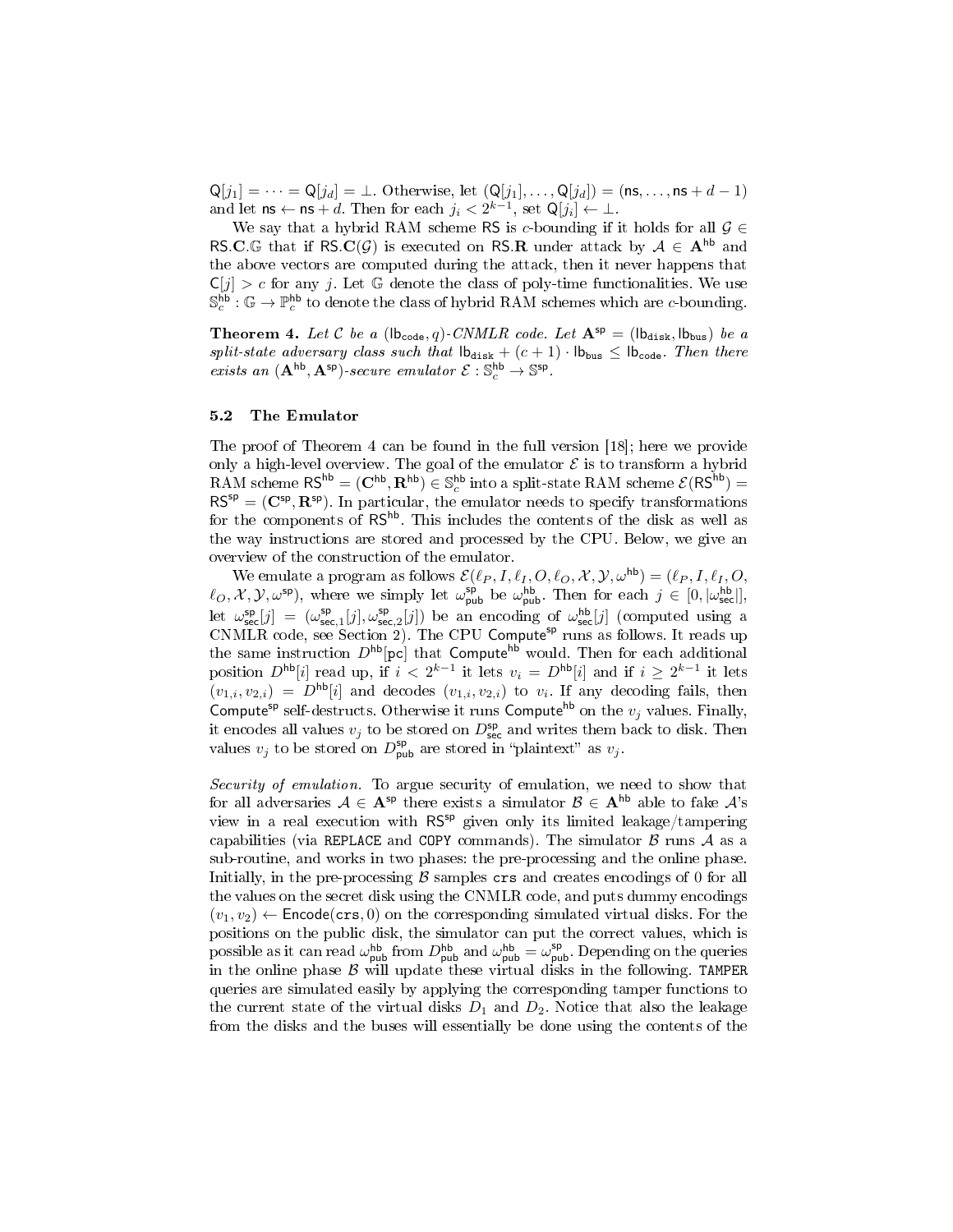virtual disks. Hence, the main challenge of the simulation is how to keep these virtual disks consistent with what the adversary expects to see from an EXEC query. This is done by a rather involved case analysis and we only give the main idea here.

We distinguish the case when all the values on the disk that are used by the CPU to evaluate the current instruction are public (corresponding to the case  $Q[j_1] = \cdots = Q[j_d] = \perp$  in the definition of c-bounded) and the case where some are secret. The first case may happen if the adversary  $A$  replaces the contents of the secret disks with some encoding of his choice by tampering. Notice that in this case the simulation is rather easy as  $\beta$  "knows" all the values and can simulate the execution of the CPU (including the outputs and the new contents of the disks). If, on the other hand, some values that are used by the CPU in the current execution are secret, then  $\mathcal{B}$ 's only chance to simulate  $\mathcal{A}$  is to run CPU<sup>hb</sup> in the hybrid game. The difficulty is to keep the state of the secret hybrid disk  $D^{\text{hb}}$ consistent with the contents of the virtual disks  $D_1, D_2$  maintained by A. This is achieved by careful book-keeping and requires  $\beta$  to make use of his REPLACE and COPY commands to the single secret disk  $D^{hb}$ . The simulator  $\beta$  manages this book-keeping by using two records: (i) the vector S that stores dummy encodings  $(v_1, v_2)$  corresponding to values unknown to  $\mathcal B$  (either generated during the pre-processing, or resulting from an evaluation of CPU<sup>hb</sup> on partially secret inputs); (ii) the backup storage  $BP$  that B maintains on the hybrid disk  $D^{hb}$  that stores a copy of all values that are unknown to the adversary (essentially, the values on  $BP$  correspond to the values that the dummy encodings in S where supposed to encode). Then the simulator can always copy the corresponding secret value to the position on  $D^{hb}$ , which corresponds to the value that *should* have been inside the encoding on the same position on the two virtual disks. The trick is that each secret value, i.e., a value that would have an identifier in the definition of  $c$ -boundedness, has an associated dummy encoding generated by the simulator and a corresponding value on  $D_{\text{pub}}^{\text{hb}}$ . The simulator uses the bookkeeping to keep these values "lined up". All other encodings were not generated by the simulator, and can therefore be decoded to values independent of the values in the dummy encodings. These therefore correspond to public values. A reduction to continuous non-malleability then allows to replace the 0's in the dummy encoding by the correct values on  $D^{\mathsf{hb}}$ .

## 6 The Hybrid Scheme

In this section we describe an  $O(1)$ -bounding, RAM scheme  $\mathsf{RS}^{\mathsf{hb}} = (\mathbf{C}^{\mathsf{hb}}, \mathbf{R}^{\mathsf{hb}})$ that is secure in the hybrid model. Recall that a hybrid schemes  $RS^{\overrightarrow{hb}}$  consists of a hybrid RAM  $\mathbb{R}^{hb}$  and a hybrid compiler  $\mathbb{C}^{hb}$  which takes a functionality  $\mathcal G$ with secret key K and outputs an encoding of the form  $(P, \omega^{\text{hb}})$  to be executed on  $\mathbf{R}^{hb}$ . The RAM  $\mathbf{R}^{hb}$  consists of a CPU CPU<sup>hb</sup>, which is specified by two functions Random<sup>hb</sup> and Compute<sup>hb</sup>. Below, we present an outline of our hybrid RAM scheme RS<sup>hb</sup> and refer the reader to the full version [18] for the details.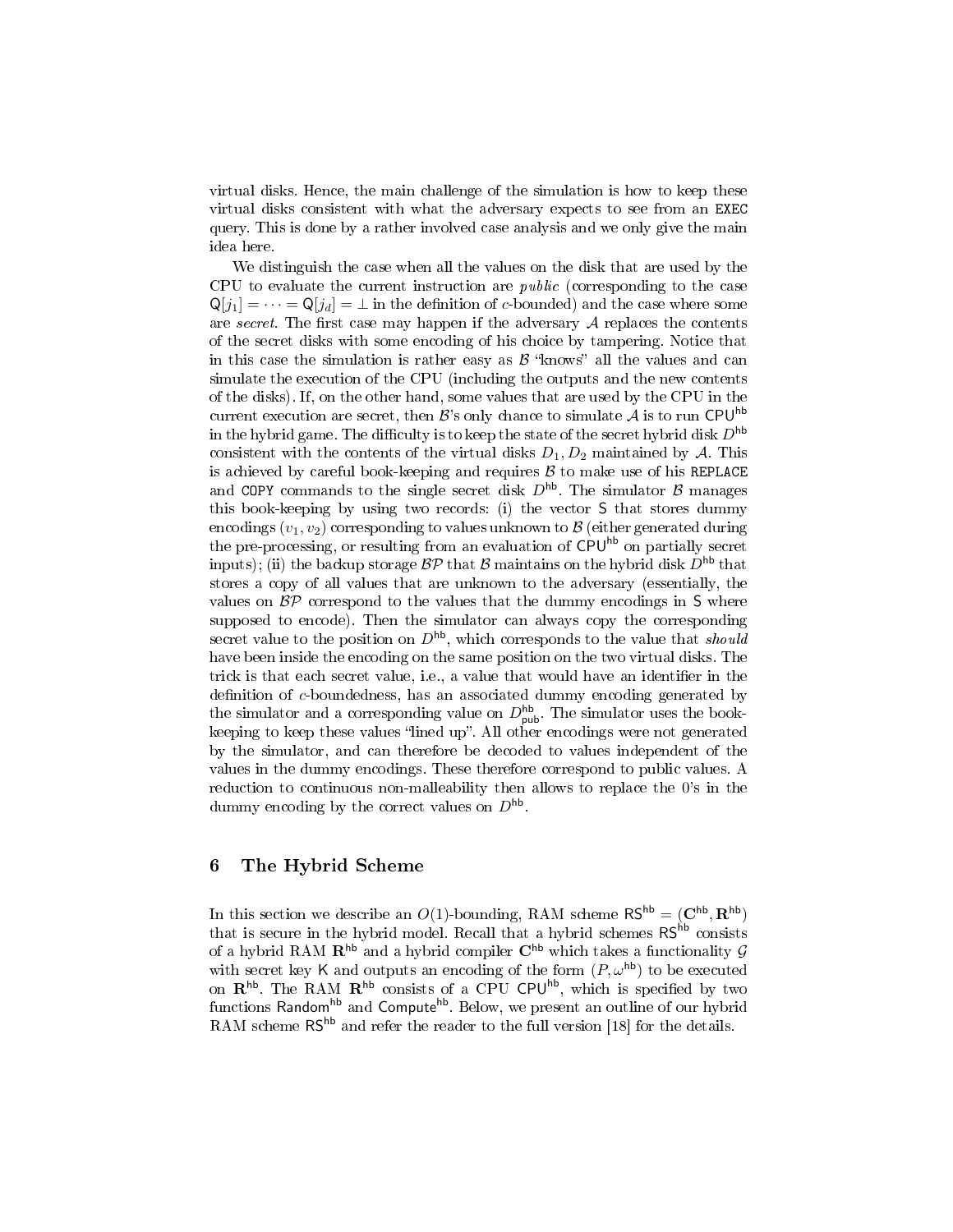*Overview.* We assume  $G$  is described by a "regular program" (i.e., a sequence of instructions) for computing  $G_K$  in a "regular" RAM (i.e., a RAM with a disk and a CPU without any security). This regular program essentially "encodes" the original functionality in a format that is compatible with the underlying RAM; for example the key is parsed as a sequence of words that are written in the corresponding locations of the disk. The RAM needs to be neither tamper nor leakage resilient, and the "regularity" essentially comes from the fact that it emulates  $\mathcal{G}_{\mathsf{K}}$  correctly and has no pathological behaviour, like overwriting the key during an activation. We also need that it reads each value  $O(1)$  times. It is easy to see that one can always translate the functionality into such a regular program, generically, using, e.g., a bounded fan-out circuit layed out as a RAM program. We refer the reader to the full version for the complete specifications.

Let  $\mathbb{G}$  be the class of poly-time keyed functions G. (each described a regular program as outlined above). We show the following theorem.

**Theorem 5.** There exists an  $A^{hb}$ -secure RAM scheme  $BS^{hb} = (C^{hb}, R^{hb})$  for function class  $\mathbb{G}$  and program class  $\mathbb{P}_c^{\text{hb}}$  for  $c = O(1)$ .

The hybrid scheme. Our hybrid compiler  $C^{hb}$  takes as input  $\mathcal{G} \in \mathbb{G}$  and is supposed to produce a *compiled* program (during the pre-processing phase) to be run by the hybrid RAM  $\mathbb{R}^{hb}$  (during the on-line phase). The compiled program is placed on the disk from which  $CPU^{hb}$  reads in sequence. Our CPU CPU<sup>hb</sup> = (Compute<sup>hb</sup>, Random<sup>hb</sup>) will be deterministic, and hence Random<sup>hb</sup> just outputs the empty string at each invocation. This means that we only have to specify the compiler  $\mathbf{C}^{\mathsf{hb}}$  and the function  $\mathsf{Compute}^{\mathsf{hb}}$  for a complete specification of  $\mathsf{RS}^{\mathsf{hb}}$ .

Recall that the adversary in a hybrid execution is only allowed a limited form of tampering, by which he can copy values within the secret disk and replace some value with a known one. The main idea will be to store the regular program (and all intermediary values) in the disk; each value will be stored in a special "augmented" form. The augmentation includes: (a) A secret label  $L$ (sampled once and for all at setup, and thus unknown to the adversary); (b) The position j at which the value is stored; (c) The current values  $(a, p)$  of the activation and program counters (ac, pc) when the value was written. Intuitively, the secret label ensures that the adversary cannot use the "replace" command as that would require to guess the value of the label. On the other hand the position  $j$  will allow the CPU to check that it loaded a value from the right position, preventing the adversary to use the "copy" command to move values created by the CPU (or at setup) to another location. Finally, the pair  $(a, p)$ prevents the adversary from swapping values sharing the same L and the same  $j$  (i.e., trying to reset the CPU by forcing it the CPU to re-use a previously encoded value).

Whenever algorithm Compute<sup>hb</sup> of the CPU loads some instruction, it uses the above augmented encodings to check that it is loading the right instruction, that the correct location was read, that the label matches, and that the counters are consistent; if any of the above fails, it self-destructs. Otherwise, it runs the specific instruction of the emulated regular program, and writes the resulting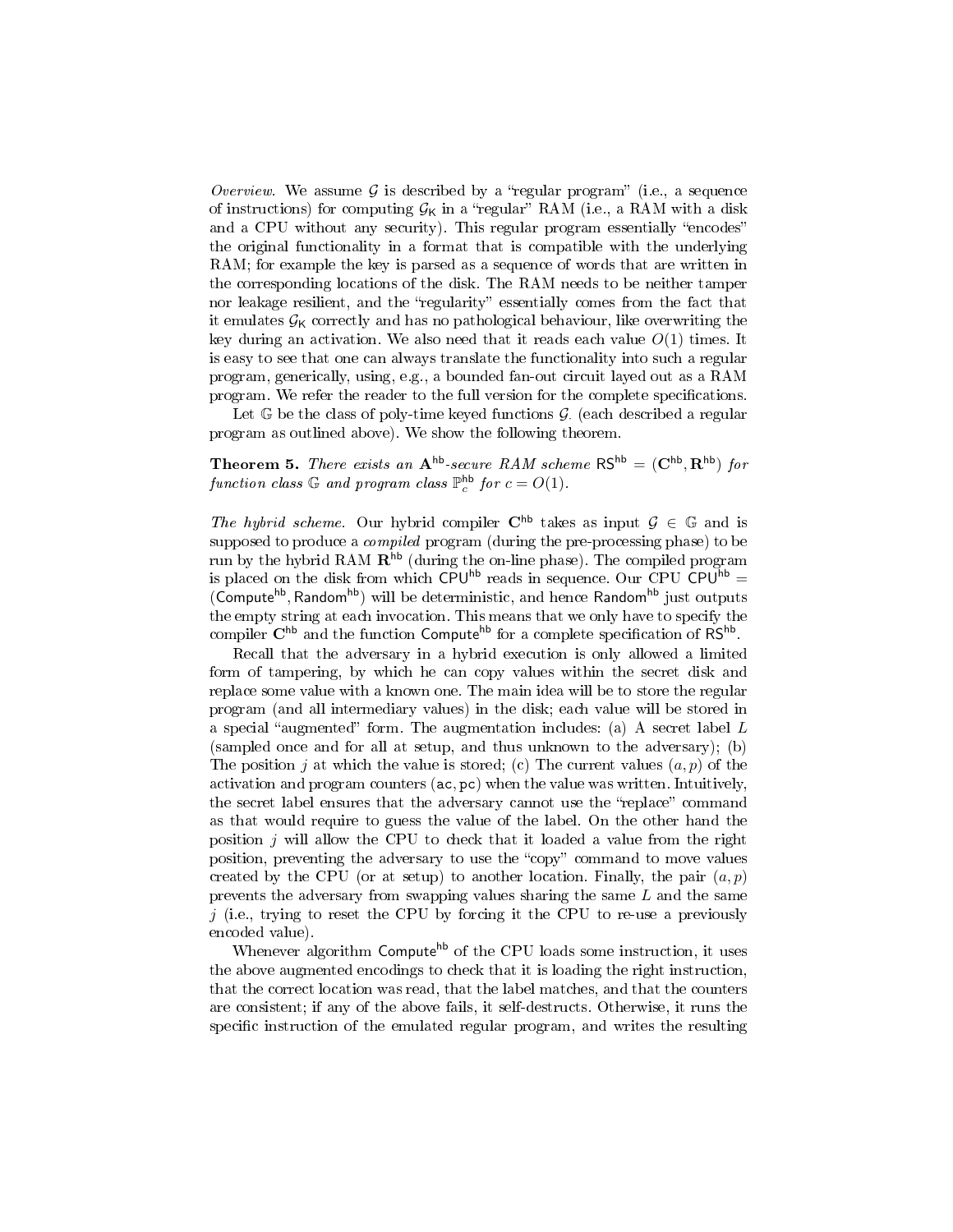value to the disk (in the augmented form). A detailed description can be found in the full version of this paper.

Analysis. Next, we turn to a high-level overview of the security proof (the actual proof can be found in the full version). Our goal is to prove that the above RAM scheme is secure in the hybrid model, namely for all adversaries  $\mathcal{B} \in \mathbf{A}^{hb}$ attacking the RAM scheme in a real execution, there exists a simulator  $S$  faking the view of  $\beta$  only given black-box access to the original functionality  $\mathcal{G}_{\mathsf{K}}$ .

As a first step, we prove that the probability by which the adversary succeeds in using a "replace" command to write some value on the disk with the correct secret label, and having the CPU read this value without provoking a self-destruct, is essentially equal to the probability of guessing the secret label (which is exponentially small). This means we can assume that all the values put on the disk using a "replace" command do not contain the secret label. In each execution our CPU CPU<sup>hb</sup> will check that all loaded values contain the same label, and will write back values where the augmentation contains this label. It then follows that all values containing the secret label in the augmentation were written by the pre-processing or by  $\check{CPU}^{hb}$ , and it also follows that all values not having the secret label in the augmentation are known by the adversary: they were put on disk using a REPLACE command or computed by CPU<sup>hb</sup> on values known by the adversary. We then argue that  $\text{CPU}^{\text{hb}}$  (by design) will never write two values  $V \neq V'$  sharing the same augmentation  $(j, L, a, p)$ . This is because the augmentation includes the strictly increasing pair  $(a, p)$ , and we also prove that CPU<sup>hb</sup> can predict what  $(a, p)$  should be for all loaded values in all executions. It follows from an inductive argument that all values containing the secret label in the augmentation are correct. Hence all values on the disk are either correct secret values or incorrect values known by the adversary. So, when CPU<sup>hb</sup> writes a result to the disk, it is either an allowed output or a value already known by the adversary. From the above intuition, it is straight-forward, although rather tedious, to derive a simulator.

## References

- 1. D. Aggarwal, Y. Dodis, and S. Lovett. Non-malleable codes from additive combinatorics. IACR Cryptology ePrint Archive, 2013:201, 2013.
- 2. S. Agrawal, D. Gupta, H. K. Maji, O. Pandey, and M. Prabhakaran. Explicit nonmalleable codes resistant to permutations and perturbations. IACR Cryptology ePrint Archive, 2014:316, 2014.
- 3. M. Bellare and D. Cash. Pseudorandom functions and permutations provably secure against related-key attacks. In  $CRYPTO$ , pages 666-684, 2010.
- 4. M. Bellare and T. Kohno. A theoretical treatment of related-key attacks: RKA-PRPs, RKA-PRFs, and applications. In EUROCRYPT, pages 491-506, 2003.
- 5. M. Bellare, K. G. Paterson, and S. Thomson. RKA security beyond the linear barrier: Ibe, encryption and signatures. In  $ASIACRYPT$ , pages 331-348, 2012.
- 6. M. Cheraghchi and V. Guruswami. Capacity of non-malleable codes. In ICS, pages 155168, 2014.